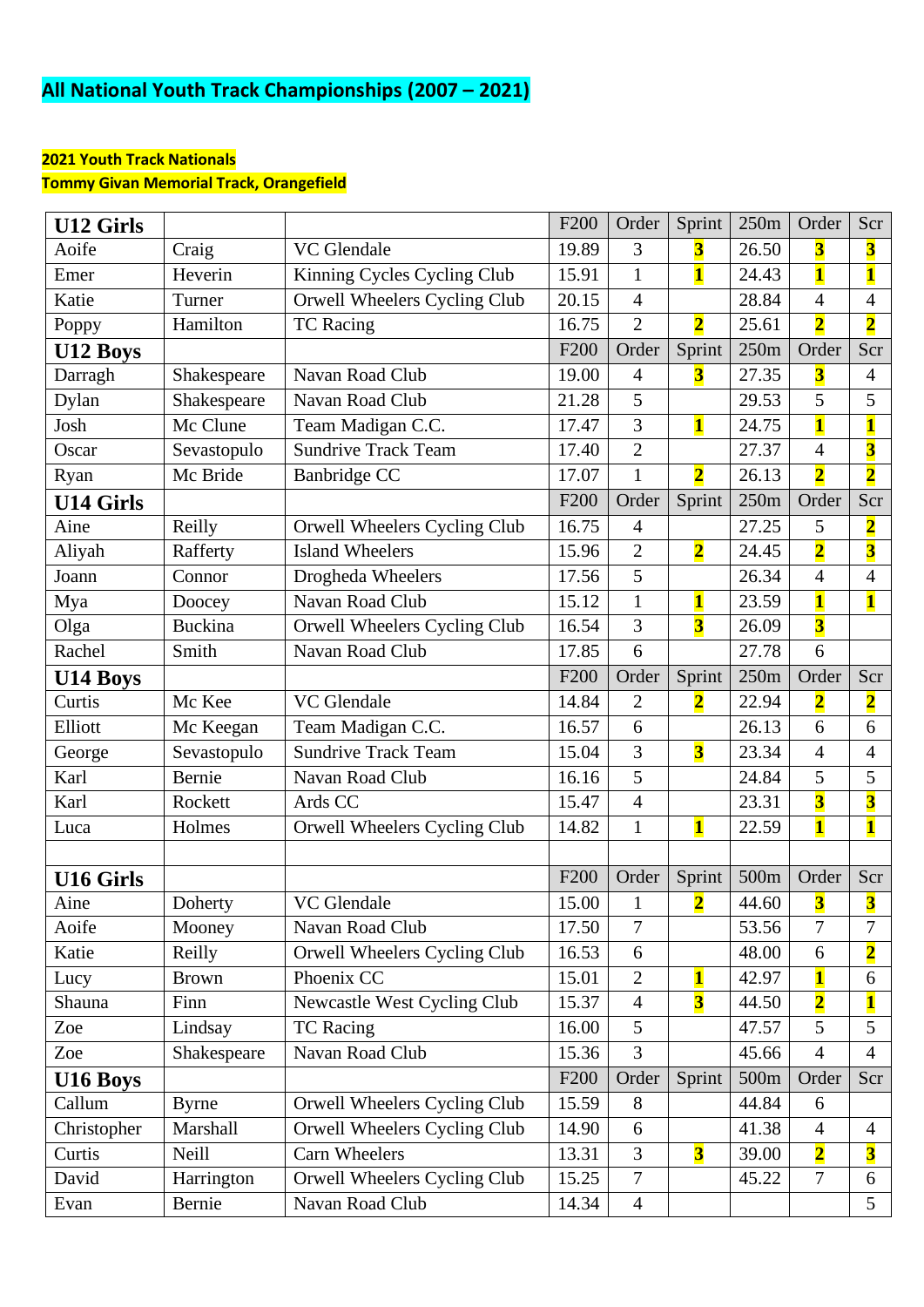| ∟uke         | Donald   | Team Madigan C.C.     | 14.84                      |   | $\epsilon$ –<br>$-42.$ | ັ |  |
|--------------|----------|-----------------------|----------------------------|---|------------------------|---|--|
| <b>Oisin</b> | Ferrity  | Island Wheelers       | 12.96                      |   | 27<br>.98              |   |  |
| Seth         | Dunwoody | Shelbourne/Orchard CC | $1^{\circ}$<br>15<br>10.10 | ∽ | 39.09                  |   |  |

## **2020 Youth Track Nationals**

#### **Eamonn Ceannt Stadium, Sundrive Road**

| <b>First Name</b> | Last Name       | Club               |          |     |          |     |
|-------------------|-----------------|--------------------|----------|-----|----------|-----|
| U12 Girls         | 2 Entries       |                    | F200     | Spr | 100m     | Scr |
| Rachel            | Smith           | Navan Road Club    | 17.37(2) |     | 13.02(2) |     |
| Poppy             | <b>Hamilton</b> | Shimna Wheelers CC | 16.02(1) |     | 12.34(1) |     |

**\_\_\_\_\_\_\_\_\_\_\_\_\_\_\_\_\_\_\_\_\_\_\_\_\_\_\_\_\_\_\_\_\_\_\_\_\_\_\_\_\_\_\_\_\_\_\_\_\_\_\_\_\_\_\_\_\_\_\_\_\_\_\_\_\_\_\_\_\_\_\_\_\_\_\_\_\_\_\_\_\_\_\_\_\_\_\_\_\_\_**

| U12 Boys     | <b>10 Entries</b> |                            | F200     | Spr | 100 <sub>m</sub> | Scr |
|--------------|-------------------|----------------------------|----------|-----|------------------|-----|
| Oscar        | Sevastopulo       | <b>Sundrive Track Team</b> | 16.60(5) |     | 11.91(5)         |     |
| Davis        | Quinn             | Quanta Scott Orwell Wh     | 16.03(3) | 3   | 11.332(2)        |     |
| Hugh Og      | Mulhearne         | Panduit Carrick Wh         | 15.90(2) |     | 11.84(4)         | 2   |
| Jamie Edward | Rockett           | Ards CC                    | 17.30(6) |     | 12.34(8)         |     |
| Karl         | <b>Bernie</b>     | Navan Road Club            | 17.72(7) |     | 13.10(9)         |     |
| George       | Sevastopulo       | <b>Sundrive Track Team</b> | 14.84(1) |     | 11.55(3)         |     |
| Elliott      | Mc Keegan         | Team Madigan CC            | 19.09(9) |     | 11.330(1)        |     |
| Josh         | Mc Clune          | Team Madigan CC            | 17.81(8) |     | 12.03(7)         | З   |
| Ryan         | Mc Bride          | <b>Banbridge CC</b>        | 16.17(4) | 4   | 11.99(6)         |     |

| U14 Girls | <b>6 Entries</b> |                        | F200     | Spr | 250 <sub>m</sub> | Scr |
|-----------|------------------|------------------------|----------|-----|------------------|-----|
| Zoe       | Shakespeare      | Navan Road Club        | 14.68(1) |     | 24.39(1)         |     |
| Aine      | Reilly           | Quanta Scott Orwell Wh | 15.72(4) |     | 26.02(5)         |     |
| Mya       | Doocey           | Navan Road Club        | 14.90(2) |     | 25.20(4)         |     |
| Zoe       | Lindsay          | Dromore CC             | 15.41(3) | 4   | 24.63(2)         |     |
| Olga      | <b>Buckina</b>   | Quanta Scott Orwell Wh | 16.10(5) |     | 24.98(3)         |     |

| U14 Boys | <b>13 Entries</b> |                        | F200     | Spr                     | 250 <sub>m</sub> | Scr                     |
|----------|-------------------|------------------------|----------|-------------------------|------------------|-------------------------|
| Seth     | Dunwoody          | Shelbourne/Orchard CC  | 13.31(1) |                         | 21.74(2)         | 1                       |
| Joseph   | Mullen            | Navan Road Club        | 14.63(4) | 4                       | 22.80(4)         | 3                       |
| Oisin    | May               | Quanta Scott Orwell Wh | 13.35(2) | $\overline{\mathbf{2}}$ | 21.46(1)         | $\overline{\mathbf{2}}$ |
| Tim      | Cronin            | Navan Road Club        | 16.10    |                         | 25.00(10)        |                         |
| Karl     | Rockett           | Ards CC                | 15.50    |                         | 23.25(6)         |                         |
| Noah     | <b>Harris</b>     | <b>Bray Wheelers</b>   | 15.34(6) |                         | <b>DNF</b>       |                         |
| Luca     | Holmes            | Quanta Scott Orwell Wh | 14.25(3) | З                       | 22.67(3)         |                         |
| Evan     | Bernie            | Navan Road Club        | 15.29(5) |                         | 23.23(5)         |                         |
| Cillian  | Fox               | Navan Road Club        | 15.84    |                         | 24.96(9)         |                         |
| Cal      | Tutty             | Dungarvan CC           | 15.37(7) |                         | 24.28(7)         |                         |
| David    | Gaffney           | Dungarvan CC           | 15.46(8) |                         | 24.39(8)         |                         |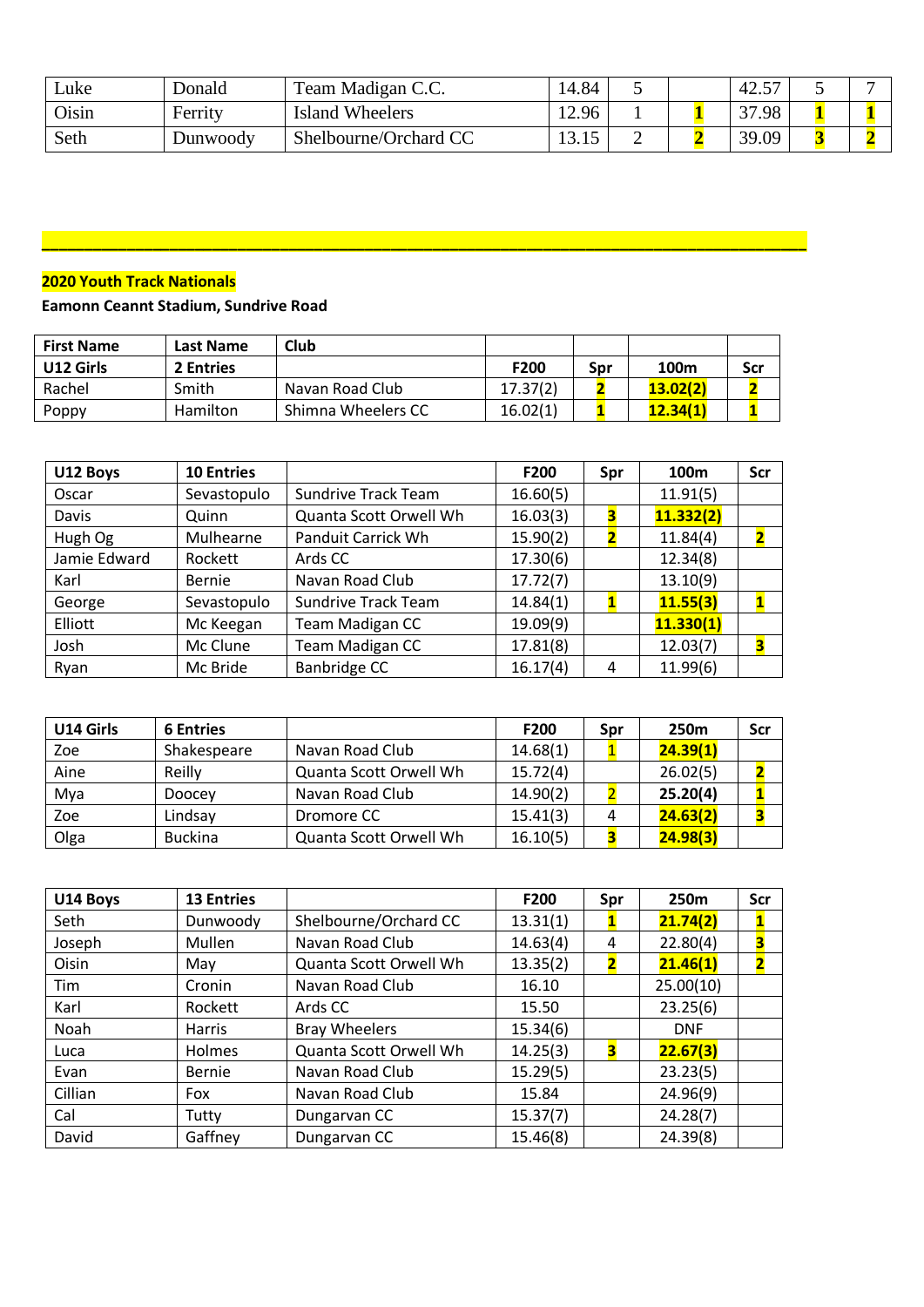| U16 Girls | <b>6 Entries</b> |                   | F200     | Spr | 500m     | Scr |
|-----------|------------------|-------------------|----------|-----|----------|-----|
| Emma      | Smith            | Navan Road Club   | 14.65(2) |     | 43.04(2) |     |
| Aoife     | Mooney           | Navan Road Club   | 17.28(6) |     | 50.31(6) |     |
| Rachel    | White            | North Down CC     | 14.89(4) |     | 43.49(4) |     |
| Shauna    | <b>Finn</b>      | Newcastle West CC | 14.45(1) | 4   | 43.19(3) |     |
| Aoife     | O Brien          | Lakeside Wheelers | 14.75(3) |     | 42.15(1) |     |
| Anna      | Nolan            | Navan Road Club   | 15.36(5) |     | 48.98(5) |     |

| U16 Boys    | <b>11 Entries</b> |                              | F200     | Spr | 500 <sub>m</sub> | <b>Scr</b>     |
|-------------|-------------------|------------------------------|----------|-----|------------------|----------------|
| Luke        | <b>Bernie</b>     | Navan Road Club              | 14.45(8) |     | 41.48(9)         |                |
| Patrick     | O Loughlin        | Panduit Carrick Wh           | 13.01(1) | 2   | 38.82(3)         | $\overline{2}$ |
| Christopher | Marshall          | Quanta Scott Orwell Wh       | 14.85    |     | 41.00(8)         |                |
| Curtis      | <b>Neill</b>      | Carn Wheelers                | 13.53(4) | 3   | 38.79(2)         | 3              |
| Andrew      | Kelly             | <b>Moynalty Cycling Club</b> | 13.13(3) |     | 36.49(1)         | $\mathbf{1}$   |
| Finn        | <b>Harris</b>     | <b>Bray Wheelers</b>         | 15.26    |     | 44.03(11)        |                |
| Callum      | <b>Byrne</b>      | Quanta Scott Orwell Wh       | 15.53    |     | 42.62(10)        |                |
| Luke        | Donald            | Team Madigan CC              | 14.28(7) |     | 40.93(6)         |                |
| Darragh     | Lenehan           | Navan Road Club              | 14.00(6) |     | 40.97(7)         |                |
| Shea        | O'Kane            | Phoenix CC                   | 13.72(5) |     | 39.06(4)         |                |
| Kyle        | Glasgow           | East Tyrone CC               | 13.09(2) | 4   | 39.33(5)         |                |

# **2019 Youth Track Championships. Tommy Givan Orangefield Velodrome.**

| Cat    | <b>Name</b> | surname  | Club             | F200  | Rank | Spr |                 | Pos | Scr |
|--------|-------------|----------|------------------|-------|------|-----|-----------------|-----|-----|
| U12(f) | Aine        | Reilly   | Scott-Orwell CC. | 18.31 |      |     | $\sim$<br>13.7L |     |     |
| U12(f) | Poppy       | Hamilton | Shimna Whs.      | 19.50 | -    |     | 13.84           | z   |     |

\_\_\_\_\_\_\_\_\_\_\_\_\_\_\_\_\_\_\_\_\_\_\_\_\_\_\_\_\_\_\_\_\_\_\_\_\_\_\_\_\_\_\_\_\_\_\_\_\_\_\_\_\_\_\_\_\_\_\_\_\_\_\_\_\_\_\_\_\_\_\_\_\_\_

| Cat    | <b>Name</b> | <b>Surname</b> | Club                  | F200  | Rank | Spr | ΤT    | Pos | Scr |
|--------|-------------|----------------|-----------------------|-------|------|-----|-------|-----|-----|
| U12(m) | Adam        | Ward           | Unatt.                | 17.88 | 4    |     | 13.25 |     |     |
| U12(m) | George      | Sevastopulo    | Sun Drive Track       | 17.57 | 2    |     | 13.32 | 4   |     |
| U12(m) | Jamie       | Rockett        | Ards CC               | 18.57 |      |     | 14.37 | 6   |     |
| U12(m) | Karl        | Rockett        | Ards CC               | 17.69 | 3    |     | 12.39 |     |     |
| U12(m) | Noah        | Harris         | Bray Whs.             | 16.87 | 1    |     | 13.16 |     |     |
| U12(m) | Oscar       | Sevastopulo    | <b>Sundrive Track</b> | 19.50 | 6    |     | 13.94 |     | 4   |

| Cat    | <b>Name</b> | <b>Surname</b> | <b>Club</b>       | F200  | Rank         | Spr |       | Pos | Scr |
|--------|-------------|----------------|-------------------|-------|--------------|-----|-------|-----|-----|
| U14(f) | LUCV        | Brown          | <b>Phoenix CC</b> | 16.54 |              |     | 24.45 |     | 4   |
| U14(f) | Shauna      | Finn           | Newcastle West.   | 16.19 |              |     | 25.13 |     |     |
| U14(f) | Zoe         | Lindsay        | Dromore CC        | 17.46 | 4            |     | 26.60 |     |     |
| U14(f) | Zoe         | Shakespeare    | Navan RC.         | 17.00 | $\mathbf{r}$ |     | 25.50 |     |     |

| Cat    | <b>Name</b>      | Surname | Club                                    | F200  | Rank | Spr | --    | Pos | Scr |
|--------|------------------|---------|-----------------------------------------|-------|------|-----|-------|-----|-----|
| U14(m) | $\sim$<br>Callum | Byrne   | $\mathbf{u}$<br>-cott-<br>Jrwell<br>JJ. | 17.06 |      |     | 24.86 |     |     |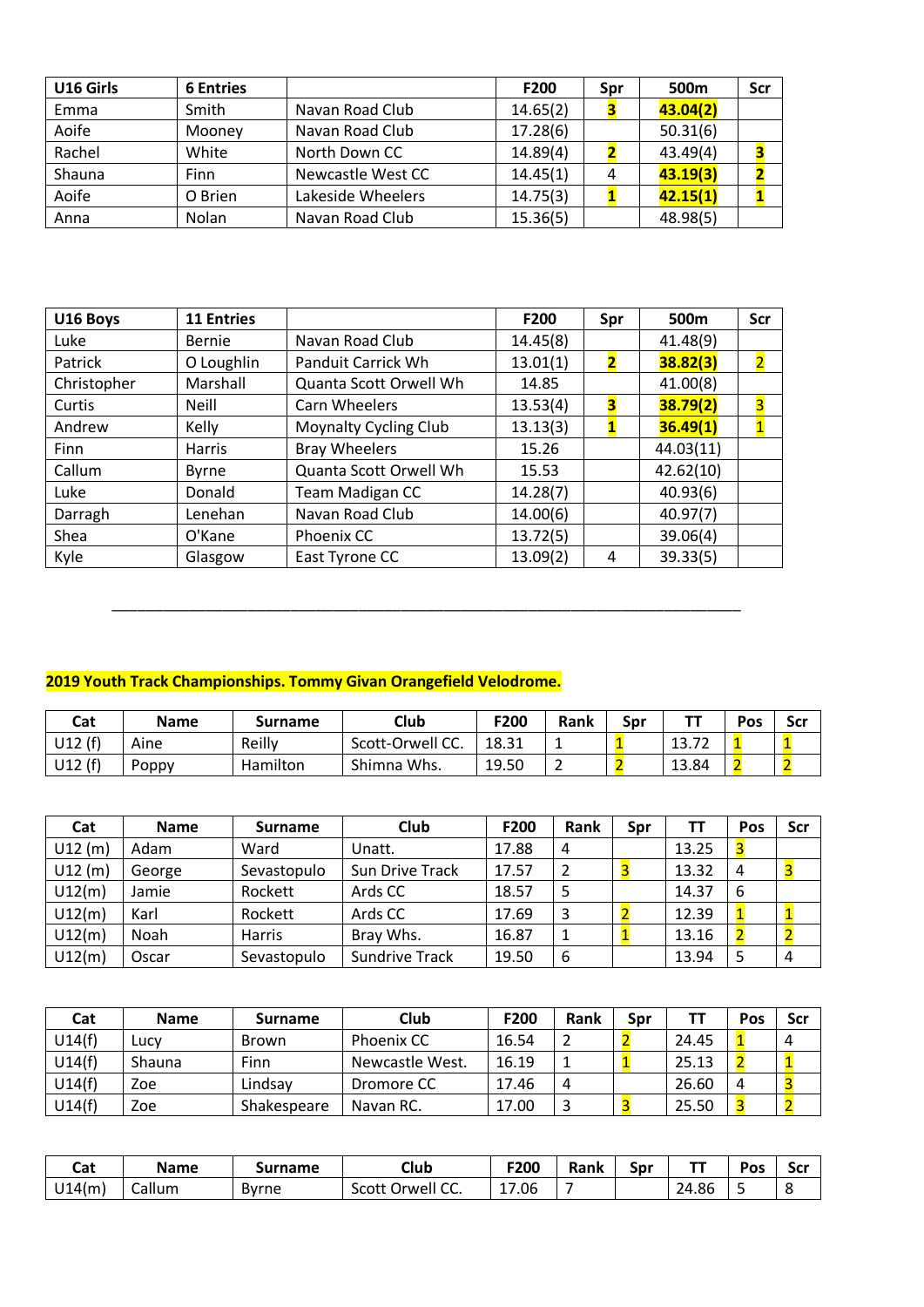| U14(m) | Christopher | Marshall    | Scott Orwell CC. | 16.06 | 5  | 24.20 | 4 |   |
|--------|-------------|-------------|------------------|-------|----|-------|---|---|
| U14(m) | Curtis      | <b>Neil</b> | Carn Whs.        | 15.32 | 2  | 23.43 |   |   |
| U14(m) | Darragh     | Lenehan     | Navan RC.        | 15.45 | -3 | 23.10 |   | 6 |
| U14(m) | <b>Finn</b> | Harris      | Bray Whs.        | 17.36 | 8  | 25.60 | 8 |   |
| U14(m) | Joseph      | Mullin      | Navan RC         | 16.50 | 6  | 25.07 |   | 4 |
| U14(m) | ∟uke        | Donald      | Team Madigan     | 15.00 |    | 23.74 |   |   |
| U14(m) | Seth        | Dunwoody    | Orchard Whs.     | 15.75 | 4  | 25.03 | 6 |   |

| Cat    | <b>Name</b> | Surname        | Club           | F200  | Rank | Sɒr |       | Pos | Scr |
|--------|-------------|----------------|----------------|-------|------|-----|-------|-----|-----|
| J16(g) | Katie       | <b>Neill</b>   | Carn Whs.      | 15.32 |      |     | 47.75 |     |     |
| U16(g) | Maia        | <b>Simmons</b> | Bike House CC. | 14.89 |      |     | 43.75 |     |     |
| U16(g) | Rachel      | White          | North Down CC  | 16.40 | ت    |     | 45.13 |     |     |

| Cat    | <b>Name</b> | <b>Surname</b> | Club             | F200  | <b>Rank</b> | Spr | TТ    | Pos | Scr                     |
|--------|-------------|----------------|------------------|-------|-------------|-----|-------|-----|-------------------------|
| U16(m) | Andrew      | Kelly          | Moynalty CC      | 13.97 | 3           |     | 39.56 |     |                         |
| U16(m) | Andrew      | Ryan           | Scott Orwell CC. | 14.49 | 5           |     | 43.16 | 6   | 5                       |
| U16(m) | Eoghan      | Cooke          | Ounavarra CC     | 14.30 | 4           |     | 43.81 |     |                         |
| U16(m) | Joe         | Owens          | Omagh Whs.       | 14.79 | 6           |     | 41.81 | 4   | 4                       |
| U16(m) | <b>Neil</b> | Kelso          | East Tyrone CC.  | 14.86 |             |     | 45.16 | 8   | 6                       |
| U16(m) | Odhran      | Doogan         | Powerhouse.      | 13.75 |             |     | 39.70 |     | $\overline{\mathbf{2}}$ |
| U16(m) | Rowan       | Montgomery     | Ballymoney CC.   | 13.28 | 1           |     | 37.00 |     | $\mathbf{1}$            |
| U16(m) | Shay        | O`Kane         | Phoenix CC.      | 15.06 | 9           |     | 43.13 |     | 8                       |

\_\_\_\_\_\_\_\_\_\_\_\_\_\_\_\_\_\_\_\_\_\_\_\_\_\_\_\_\_\_\_\_\_\_\_\_\_\_\_\_\_\_\_\_\_\_\_\_\_\_\_\_\_\_\_\_\_\_\_\_\_\_\_\_\_\_\_\_\_\_\_\_\_\_

## **2018 Youth Track Championship**

## **Eamomm Ceannt Stadium, Sundrive Road**

| Cat        | <b>Name</b> | <b>Surname</b> | Club                         | F200  | Rank           | Spr                     | 100m  | Rank                    | Scr                     |
|------------|-------------|----------------|------------------------------|-------|----------------|-------------------------|-------|-------------------------|-------------------------|
| U12(F)     | Aine        | Doherty        | <b>VC</b> Glendale           | 16.08 | $\mathbf{1}$   | 1                       | 12.43 | $\overline{\mathbf{2}}$ | $\mathbf{1}$            |
| U12(F)     | Aine        | Reilly         | <b>Scott Orwell</b>          | 17.70 | 3              | $\overline{\mathbf{c}}$ | 13.76 |                         | $\overline{\mathbf{2}}$ |
| U12(F)     | Rachel      | Dore           | <b>Bray Wheelers</b>         | 17.62 | $\overline{2}$ | $\overline{\mathbf{3}}$ | 12.08 | $\overline{\mathbf{1}}$ |                         |
| U12(F)     | Zoe         | Lindsay        | Dromore CC                   | 18.58 | 4              |                         | 12.84 | $\overline{\mathbf{3}}$ | $\overline{\mathbf{3}}$ |
| Cat        | <b>Name</b> | <b>Surname</b> | Club                         | F200  | Rank           | Spr                     | 100m  | Rank                    | Scr                     |
| U12(M)     | Cal         | Tutty          | Dungarvan CC                 | 16.13 | $\overline{2}$ | 3                       | 13.50 |                         | $\overline{\mathbf{2}}$ |
| U12(M)     | David       | Gaffney JR     | Dungarvan CC                 | 17.43 | 4              |                         | 12.98 |                         |                         |
| U12(M)     | Eoghan      | Lattimore      | Dungarvan CC                 | 16.25 | 3              | $\overline{\mathbf{1}}$ | 12.31 | $\overline{2}$          | 3                       |
| U12(M)     | Noah        | Harris         | <b>Bray Wheelers</b>         | 17.50 | 5              |                         | 12.75 | $\overline{\mathbf{3}}$ |                         |
| U12(M)     | Oisin       | May            | <b>Scott Orwell Wheelers</b> | 15.64 | 1              | $\overline{\mathbf{2}}$ | 11.87 | $\overline{1}$          | $\overline{\mathbf{1}}$ |
| <b>Cat</b> | <b>Name</b> | <b>Surname</b> | Club                         | F200  | Rank           | Spr                     | 250m  | Rank                    | Scr                     |
| U14(F)     | Aoife       | Mooney         | Navan Road Club              | 20.08 | 5              |                         | 32.40 |                         |                         |
| U14(F)     | Aoife       | O'Brien        | Lakeside Wheelers            | 14.86 | $\mathbf{1}$   | $\overline{\mathbf{1}}$ | 23.48 | $\overline{\mathbf{1}}$ | $\mathbf{1}$            |
| U14(F)     | Katie       | Reilly         | <b>Scott Orwell</b>          | 17.32 | 4              |                         | 27.22 |                         | $\overline{\mathbf{3}}$ |
| U14(F)     | Rachel      | White          | North Down CC                | 15.96 | $\overline{2}$ | $\overline{2}$          | 25.13 | $\overline{2}$          | $\overline{2}$          |
| U14(F)     | Shauna      | Finn           | Newcastle West CC            | 16.64 | 3              | $\overline{\mathbf{3}}$ | 25.30 | 3                       |                         |
| Cat        | <b>Name</b> | <b>Surname</b> | Club                         | F200  | Rank           | Spr                     | 250m  | Rank                    | Scr                     |
| U14(M)     | Andrew      | Kelly          | Moynalty CC                  | 13.98 | 1              | $\overline{\mathbf{1}}$ | 20.97 | $\mathbf{1}$            | $\mathbf{1}$            |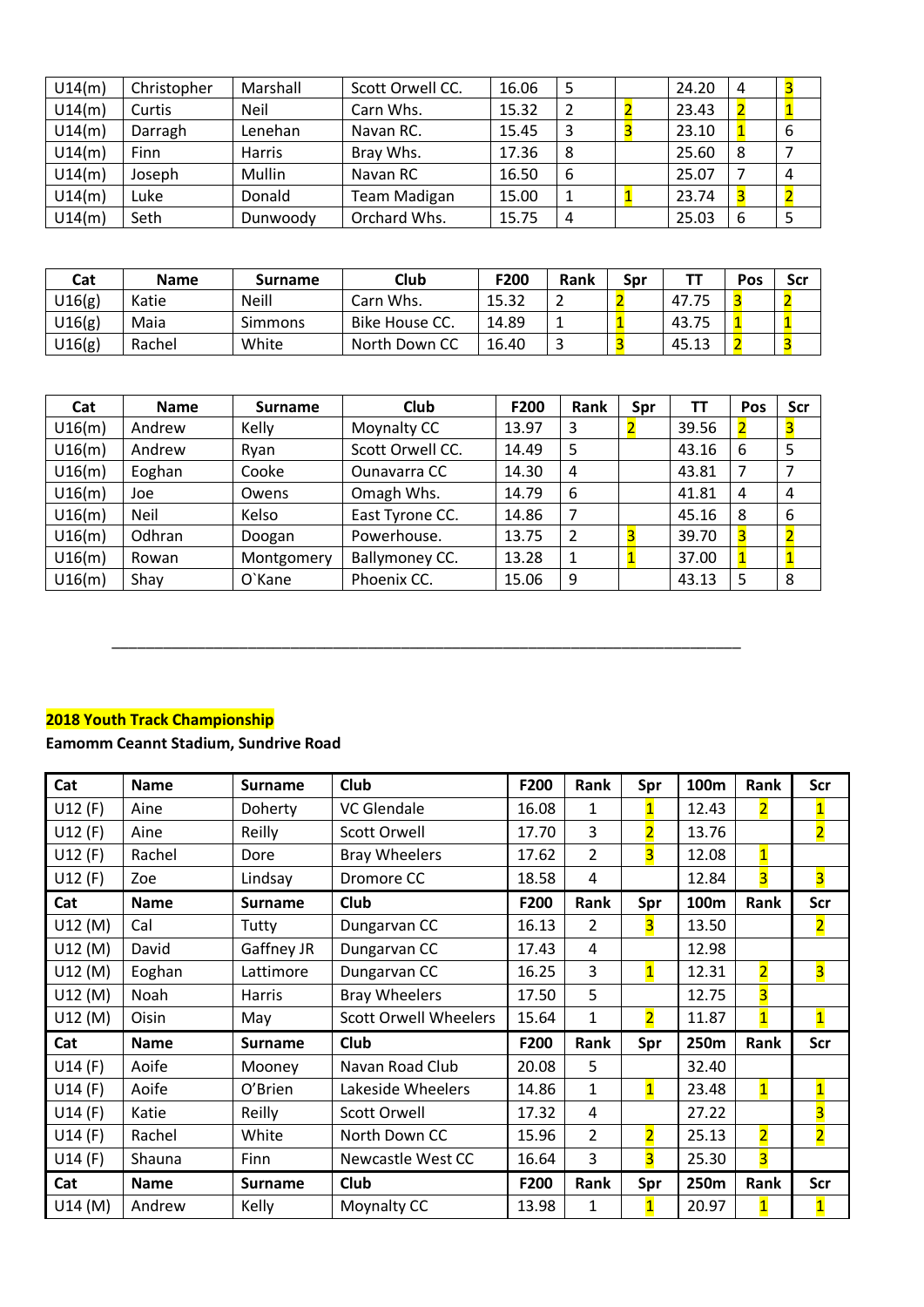| U14(M)  | Callum      | <b>Byrne</b>   | <b>Sundrive Track Team</b>   | 16.36 | $\overline{7}$ |                         | 25.74 |                         |                         |
|---------|-------------|----------------|------------------------------|-------|----------------|-------------------------|-------|-------------------------|-------------------------|
| U14(M)  | Christopher | Marshall       | <b>Scott Orwell Wheelers</b> | 18.01 | 9              |                         | 27.64 |                         |                         |
| U14(M)  | Finn        | Harris         | <b>Bray Wheelers</b>         | 17.21 | 8              |                         | 25.55 |                         |                         |
| U14(M)  | James       | Nealon         | Lucan CRC                    | 16.20 | 6              |                         | 25.06 |                         |                         |
| U14(M)  | Luke        | Donald         | <b>Team Madigan</b>          | 15.37 | 4              |                         | 24.18 | $\overline{\mathbf{3}}$ |                         |
| U14(M)  | Neil        | Kelso          | East Tyrone CC               | 15.77 | 5              |                         | 24.67 |                         | $\overline{\mathbf{3}}$ |
| U14(M)  | Shea        | O'Kane         | Phoenix CC                   | 15.10 | $\overline{3}$ | $\overline{\mathbf{2}}$ | 23.17 | $\overline{\mathbf{2}}$ |                         |
| U14(M)  | Timothy     | Lane           | <b>Un-Attached Ulster</b>    | 15.10 | $\overline{2}$ | $\overline{\mathbf{3}}$ | 24.71 |                         | $\overline{2}$          |
| Cat     | <b>Name</b> | <b>Surname</b> | Club                         | F200  | Rank           | Spr                     | 500m  | Rank                    | <b>Scr</b>              |
| U16(F)  | Almha       | Kissane        | <b>Killarney CC</b>          | 14.98 | $\overline{7}$ |                         | 45.03 |                         |                         |
| U16(F)  | Caoimhe     | O'Brien        | Lakeside Wheelers            | 14.21 | $\overline{3}$ | $\overline{\mathbf{2}}$ | 41.50 | $\overline{\mathbf{3}}$ | $\overline{\mathbf{2}}$ |
| U16(F)  | Caoimhe     | May            | <b>Scott Orwell Wheelers</b> | 13.83 | $\mathbf{1}$   | $\overline{\mathbf{1}}$ | 40.37 | $\overline{\mathbf{1}}$ | $\overline{\mathbf{1}}$ |
| U16(F)  | Ellie       | Kelso          | East Tyrone CC               | 14.71 | $\overline{4}$ |                         | 44.19 |                         |                         |
| U16(F)  | Eva         | <b>Brennan</b> | <b>Deenside Wheelers</b>     | 14.84 | 6              |                         | 43.58 |                         |                         |
| U16(F)  | Katie       | <b>Neill</b>   | Carn Wheelers                | 15.36 |                |                         | 44.14 |                         |                         |
| U16(F)  | Keela       | Mac Hale       | <b>Inspiration CC</b>        | 15.92 |                |                         | 46.80 |                         |                         |
| U16(F)  | Lucy        | O'Donnell      | O'Leary Stone Kanturk        | 14.82 | 5              |                         | 44.61 |                         |                         |
| U16(F)  | Maia        | Simmons        | The Bike House CC            | 13.91 | $\overline{2}$ | $\overline{\mathbf{3}}$ | 41.09 | $\overline{2}$          |                         |
| U16(F)  | Maria       | McAllister     | <b>Island Wheelers</b>       | 14.99 | 8              |                         | 48.59 |                         |                         |
| U16(F)  | Olivia      | Cannon         | <b>Usher IRC</b>             | 16.56 |                |                         | 47.66 |                         |                         |
| U16(F)  | Tara        | Kissane        | Killarney CC                 | 15.25 |                |                         | 44.98 |                         | $\overline{\mathbf{3}}$ |
| Cat     | <b>Name</b> | <b>Surname</b> | <b>Club</b>                  | F200  | Rank           | Spr                     | 500m  | Rank                    | <b>Scr</b>              |
| U16 (M) | Andrew      | Ryan           | <b>Scott Orwell Wheelers</b> | 14.39 |                |                         | 41.32 |                         |                         |
| U16 (M) | Chris       | Donlald        | <b>Team Madigan</b>          | 13.23 | $\overline{2}$ | $\overline{1}$          | 38.36 | $\overline{\mathbf{1}}$ |                         |
| U16 (M) | Christopher | Neill          | Banbridge CC                 | 14.19 | 8              |                         | 41.23 |                         |                         |
| U16 (M) | Ciaran      | Dixon          | <b>McConvey Cycles</b>       | 14.07 | $\overline{7}$ |                         | 39.76 |                         | $\overline{\mathbf{3}}$ |
| U16 (M) | Eoghan      | Pattwel        | O'Leary Stone Kanturk        | 14.60 |                |                         | 40.43 |                         |                         |
| U16 (M) | Eoghan      | Cooke          | Ounavarra CC                 | 13.52 | 3              |                         | 40.53 |                         |                         |
| U16 (M) | Jadan       | Leane          | Killarney CC                 | 14.79 |                |                         | 41.97 |                         |                         |
| U16 (M) | Joseph      | Owens          | Omagh Wheelers               | 14.24 |                |                         | 40.54 |                         |                         |
| U16 (M) | Mark        | McGarry        | Dungarvan CC                 | 13.94 | 6              |                         | 40.62 |                         |                         |
| U16 (M) | Matthew     | Devins         | <b>Yeats County CC</b>       | 12.92 | $\mathbf{1}$   | $\overline{\mathbf{2}}$ | 38.38 | $\overline{\mathbf{2}}$ | $\overline{\mathbf{1}}$ |
| U16 (M) | Odhran      | Doogan         | Powerhouse Sport             | 13.54 | 4              | $\overline{\mathbf{3}}$ | 39.32 | $\overline{\mathbf{3}}$ | $\overline{\mathbf{2}}$ |
| U16 (M) | Thomas      | Pickford       | <b>Sundrive Track Team</b>   | 13.66 | 5              |                         | 39.66 |                         |                         |

## **2017 Youth Track Championship Eamomm Ceannt Stadium, Sundrive Road**

\_\_\_\_\_\_\_\_\_\_\_\_\_\_\_\_\_\_\_\_\_\_\_\_\_\_\_\_\_\_\_\_\_\_\_\_\_\_\_\_\_\_\_\_\_\_\_\_\_\_\_\_\_\_\_\_\_\_\_\_\_\_\_\_\_\_\_\_\_\_\_\_\_\_

| Cat         |              |                |                            | F200  | <b>Rank</b> | Spr | 100 <sub>m</sub> | Rank |   | Scr |
|-------------|--------------|----------------|----------------------------|-------|-------------|-----|------------------|------|---|-----|
| <b>FU12</b> | Rachel       | Dore           | <b>Bray Wheelers CC</b>    | 18.31 |             |     | 12.56            |      |   |     |
| <b>FU12</b> | Zoe          | Lindsay        | Dromore CC                 | 18.75 |             |     | 13.52            |      |   |     |
| Cat         | <b>First</b> | <b>Surname</b> | Club                       | F200  | Rank        | Spr | 100 <sub>m</sub> | Rank |   | Scr |
| <b>MU12</b> | Adam         | Rafferty       | <b>Island Wheelers</b>     | 16.29 | 2           |     | 11.93            |      |   |     |
| <b>MU12</b> | Callum       | <b>Byrne</b>   | <b>Sundrive Track Team</b> | 16.52 | 3           |     | 12.05            |      |   |     |
| <b>MU12</b> | <b>Finn</b>  | <b>Harris</b>  | <b>Bray Wheelers</b>       | 16.84 | 4           |     | 11.71            |      |   |     |
| <b>MU12</b> | James        | Nealon         | Lucan CRC                  | 16.25 |             |     | 13.29            |      | 5 |     |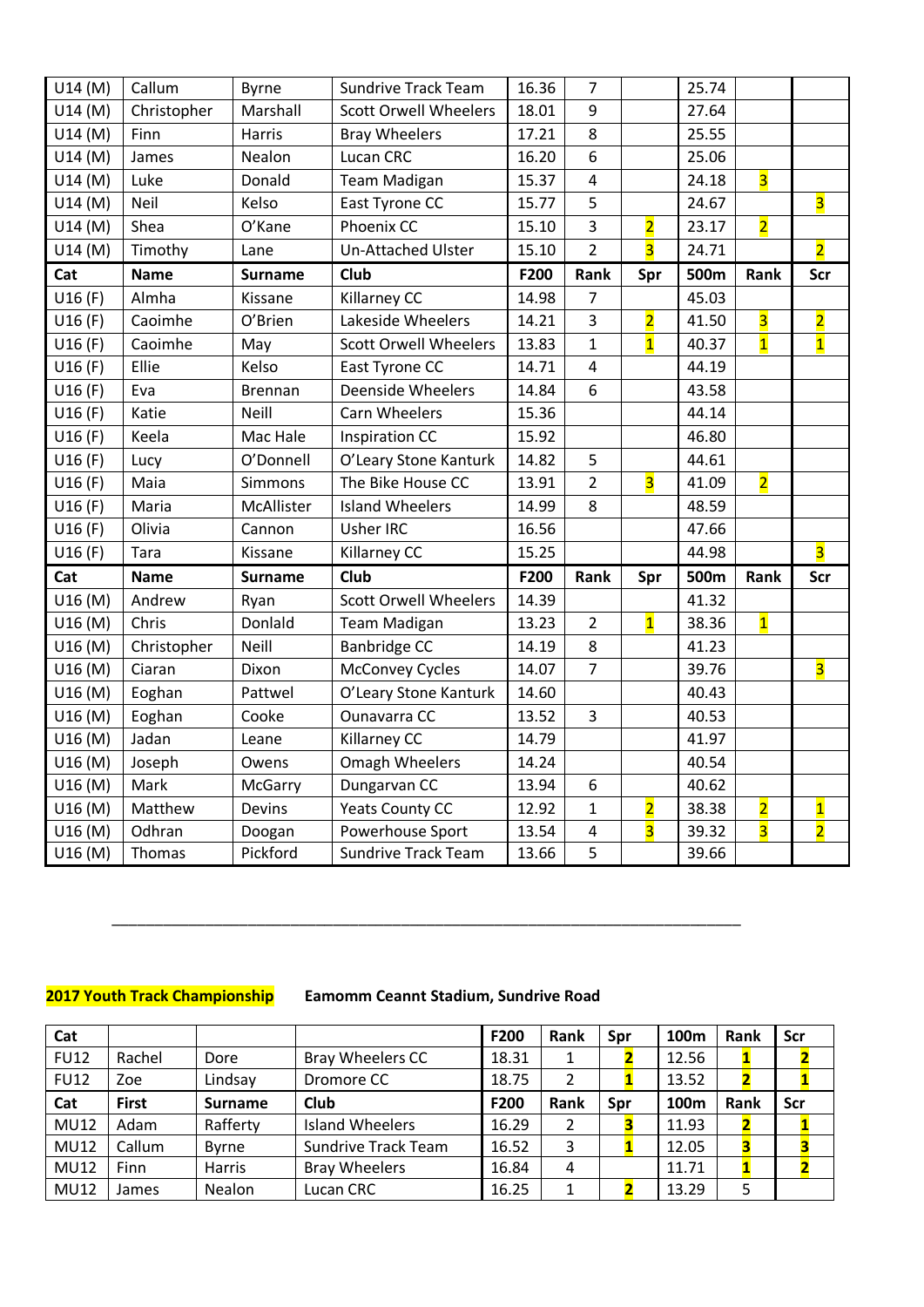| <b>MU12</b> | Luke           | Donald         | Team Madigan C.C.            | 17.54 | 5                       |                         | 12.75 | 4                       |                         |
|-------------|----------------|----------------|------------------------------|-------|-------------------------|-------------------------|-------|-------------------------|-------------------------|
| <b>MU10</b> | Noah           | Harris         | <b>Bray Wheelers</b>         | 17.41 | $\overline{2}$          | $\overline{\mathbf{2}}$ | 12.83 | $\overline{\mathbf{2}}$ | $\overline{\mathbf{2}}$ |
| <b>MU10</b> | Oisin          | May            | Unattached                   | 16.20 | $\mathbf{1}$            | $\overline{\mathbf{1}}$ | 11.78 | $\overline{\mathbf{1}}$ | $\mathbf{1}$            |
| Cat         | <b>First</b>   | <b>Surname</b> | Club                         | F200  | Rank                    | Spr                     | 250m  | Rank                    | Scr                     |
| <b>FU14</b> | Amber          | Young          | Powerhouse Sport             | 15.44 | 4                       |                         | 23.67 | $\overline{\mathbf{2}}$ |                         |
| <b>FU14</b> | Aoife          | O'Brien        | Lakeside Wheelers            | 15.61 | 5                       | $\overline{\mathbf{2}}$ | 23.72 | 3                       | 3                       |
| <b>FU14</b> | Caoimhe        | May            | Scott Orwell Wh              | 14.34 | $\mathbf{1}$            | $\overline{\mathbf{1}}$ | 22.07 | $\overline{\mathbf{1}}$ | $\mathbf{1}$            |
| <b>FU14</b> |                | Owens          | <b>Sundrive Track Team</b>   | 16.72 | 8                       |                         | 26.51 | $\overline{7}$          |                         |
| <b>FU14</b> | Casey<br>Katie | Neill          | Carn Wheelers                | 14.85 | $\overline{2}$          | $\overline{\mathbf{3}}$ | 23.82 | 4                       |                         |
| <b>FU14</b> | Maria          | McAllister     | <b>Island Wheelers</b>       | 15.01 | 3                       |                         | 24.06 | 5                       | $\overline{\mathbf{2}}$ |
| <b>FU14</b> | Olivia         | Cannon         | Usher IRC                    | 16.67 | $\overline{7}$          |                         | 24.50 | 6                       |                         |
|             |                |                | North Down CC                |       | 6                       |                         |       | 8                       |                         |
| <b>FU14</b> | Rachel         | White          |                              | 15.70 |                         |                         | 26.85 |                         |                         |
| Cat         | <b>First</b>   | <b>Surname</b> | Club                         | F200  | Rank                    | Spr                     | 250m  | Rank                    | <b>Scr</b>              |
| <b>MU14</b> | Adam           | McKeever       | <b>AAA Cycling</b>           | 15.41 | 9                       |                         | 23.23 | 6                       |                         |
| <b>MU14</b> | Andrew         | Kelly          | Moynalty CC                  | 13.86 | $\overline{2}$          | $\mathbf{1}$            | 20.70 | $\overline{\mathbf{1}}$ | $\overline{\mathbf{3}}$ |
| <b>MU14</b> | Andrew         | Ryan           | <b>Scott Orwell Wheelers</b> | 14.72 | 5                       |                         | 21.66 | $\overline{\mathbf{2}}$ |                         |
| <b>MU14</b> | Darren         | Foy            | Westport Covey Wh            | 14.51 | $\overline{\mathbf{4}}$ | 3                       | 22.35 | 3                       |                         |
| <b>MU14</b> | Darren         | Rafferty       | <b>Island Wheelers</b>       | 15.46 | 11                      |                         | 23.95 | 9                       |                         |
| <b>MU14</b> | Eoghan         | Cooke          | South East Road Club         | 13.78 | $\mathbf{1}$            | $\overline{\mathbf{2}}$ | 23.11 | 5                       | $\overline{\mathbf{1}}$ |
| <b>MU14</b> | Johnnie        | McCauley       | <b>Team Madigan</b>          | 15.31 | $\overline{7}$          |                         | 24.17 | 11                      |                         |
| <b>MU14</b> | Joseph         | Owens          | Omagh Wheelers               | 15.44 | 10                      |                         | 23.39 | 8                       |                         |
| <b>MU14</b> | Noah           | McConway       | O'Leary Stone Kanturk        | 15.54 | 12                      |                         | 23.28 | $\overline{7}$          |                         |
| <b>MU14</b> | Odhran         | Doogan         | <b>Powerhouse Sports</b>     | 14.45 | 3                       |                         | 22.55 | 4                       | $\overline{\mathbf{2}}$ |
| <b>MU14</b> | Ronan          | O'Connor       | <b>Scott Orwell Wheelers</b> | 15.40 | 8                       |                         | 24.09 | 10                      |                         |
| <b>MU14</b> | Shea           | O'Kane         | Phoenix CC                   | 14.95 | 6                       |                         | 24.30 | 12                      |                         |
| Cat         | <b>First</b>   | <b>Surname</b> | Club                         | F200  | Rank                    | Spr                     | 500m  | Rank                    | Scr                     |
| <b>FU16</b> | Aoibhe         | Power          | Dungargan CC                 | 16.03 | 9                       |                         | 46.27 | 8                       |                         |
| <b>FU16</b> | Caoimhe        | O'Brien        | Lakeside Wheelers            | 14.22 | 3                       | $\overline{\mathbf{2}}$ | 42.96 | 5                       | $\overline{\mathbf{2}}$ |
| <b>FU16</b> | Clodagh        | Gallagher      | <b>AAA Cycling</b>           |       |                         |                         |       |                         |                         |
|             |                |                |                              | 14.39 | $\overline{\mathbf{4}}$ | $\overline{\mathbf{3}}$ | 42.21 | $\overline{\mathbf{3}}$ | $\overline{\mathbf{3}}$ |
| <b>FU16</b> | Ellie          | Kelso          | East Tyrone CC               | 14.83 | 6                       |                         | 44.49 | $\overline{7}$          |                         |
| <b>FU16</b> | Eva            | Brennan        | <b>Deenside Wheelers</b>     | 14.57 | 5                       |                         | 42.54 | 4                       |                         |
| <b>FU16</b> | Hannah         | Tilly          | <b>Scott Orwell Wheelers</b> | 15.86 | 8                       |                         | 48.57 | 9                       |                         |
| <b>FU16</b> | Lara           | Gillespie      | <b>Scott Orwell Wheelers</b> | 13.57 | $\mathbf{1}$            | $\overline{\mathbf{1}}$ | 40.55 | $\mathbf{1}$            | $\mathbf{1}$            |
| <b>FU16</b> | Lucy           | O'Donnell      | O'Leary Stone Kanturk        | 15.49 | $\overline{7}$          |                         | 44.36 | 6                       |                         |
| <b>FU16</b> | Niamh          | McKivergan     | Powerhouse Sport             | 13.83 | $\overline{2}$          |                         | 40.70 | $\mathbf{2}$            |                         |
| <b>FU16</b> | Sarah          | McGrath        | Kilarney CC                  | 16.29 | 10                      |                         | 51.00 | 10                      |                         |
| Cat         | <b>First</b>   | <b>Surname</b> | Club                         | F200  | Rank                    | Spr                     | 500m  | Rank                    | <b>Scr</b>              |
| <b>MU16</b> | Aaron          | Wade           | Lakeside Wheelers            | 12.38 | $\mathbf{1}$            | $\mathbf{1}$            | 37.00 | $\mathbf{1}$            | $\mathbf{1}$            |
| <b>MU16</b> | Chris          | Donald         | Team Madigan C.C.            | 13.21 | 5                       |                         | 39.01 | 5                       |                         |
| <b>MU16</b> | Ciaran         | Dixon          | Phoenix CC                   | 13.67 | $\overline{7}$          |                         | 41.00 | 8                       |                         |
| <b>MU16</b> | David          | O'Sullivan     | Moynalty CC                  | 12.50 | $\overline{2}$          | $\overline{\mathbf{2}}$ | 37.84 | 3                       | $\overline{\mathbf{2}}$ |
| <b>MU16</b> | Luke           | <b>Duff</b>    | Sundrive Track Team          | 15.71 | 9                       |                         | 45.80 | 9                       |                         |
| <b>MU16</b> | Padraic        | Doolan         | Acorn CC                     | 14.15 | 8                       |                         | 40.75 | $\overline{7}$          |                         |
| <b>MU16</b> | Sean           | Nolan          | Navan Road Club              | 12.88 | 4                       |                         | 38.00 | 4                       | 3                       |
| <b>MU16</b> | Shay           | Donley         | <b>Ballymoney CC</b>         | 12.66 | 3                       | $\overline{\mathbf{3}}$ | 37.49 | $\overline{\mathbf{2}}$ |                         |

**\_\_\_\_\_\_\_\_\_\_\_\_\_\_\_\_\_\_\_\_\_\_\_\_\_\_\_\_\_\_\_\_\_\_\_\_\_\_\_\_\_\_\_\_\_\_\_\_\_\_\_\_\_\_\_\_\_\_\_\_\_\_\_\_\_\_\_\_\_\_\_\_\_\_\_**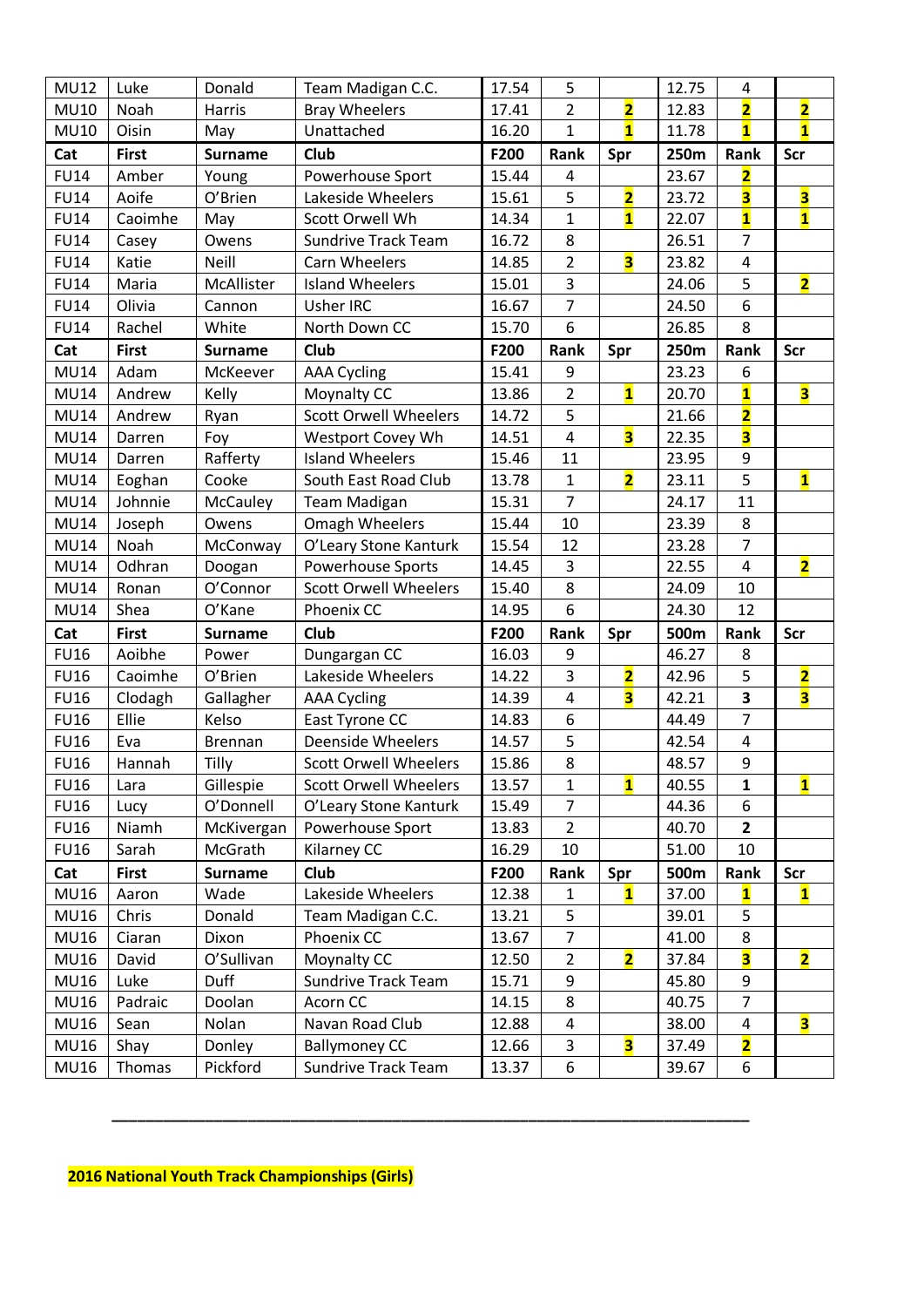| <b>Girls U12</b>            |                            | F200  | Rank           | <b>Sprint</b>            | <b>100TT</b> | Rank           | Scr            |
|-----------------------------|----------------------------|-------|----------------|--------------------------|--------------|----------------|----------------|
| <b>Rachel White</b>         | North Down CC              | 16.82 | $\overline{2}$ | Silver                   | 12.95        | Silver         | Silver         |
| Aoife O Brien               | Lakeside Wheelers          | 15.57 | $\mathbf{1}$   | Gold                     | 12.37        | Gold           | Gold           |
| Olivia Maher                | <b>Sundrive Track Team</b> | 25.89 | 6              |                          | 15.47        | 6              |                |
| <b>Rachel Dore</b>          | <b>Bray Wheelers</b>       | 20.75 | 5              | $\overline{a}$           | 14.04        | 5              | $\overline{4}$ |
| <b>Casey Owens</b>          | <b>Sundrive Track Team</b> | 17.67 | 3              | <b>Bronze</b>            | 13.06        | <b>Bronze</b>  | <b>Bronze</b>  |
| Megan Owens                 | <b>Sundrive Track Team</b> | 19.84 | $\overline{4}$ | 4                        | 13.86        | $\overline{4}$ | 5              |
|                             |                            |       |                |                          |              |                |                |
| Girls U14                   |                            | F200  | Rank           | <b>Sprint</b>            | <b>250TT</b> | Rank           | Scr            |
| Amber Young                 | Powerhouse Sport           | 15.96 | 5              | Silver                   | 24.01        | <b>Bronze</b>  | $\overline{7}$ |
| Maria McAllister            | <b>Island Wheelers</b>     | 16.75 | 8              |                          | 25.17        | $\overline{7}$ | 5              |
| Caoimhe O Brien             | Lakeside Wheelers          | 14.88 | $\mathbf{1}$   | Gold                     | 23.40        | Gold           | Gold           |
| Almha Russell Kissane       | Killarney CC               | 16.11 | 6              | $\overline{a}$           | 25.25        | 8              | <b>Bronze</b>  |
| <b>Tara Russell Kissane</b> | Killarney CC               | 16.73 | $\overline{7}$ | $\overline{a}$           | 24.25        | 5              | 4              |
| Caoimhe May                 | Un-Attached Leinster       | 15.64 | 4              | <b>Bronze</b>            | 23.40        | Gold           |                |
| Ellie Kelso                 | East Tyrone CC             | 15.28 | $\overline{2}$ |                          | 24.07        | 4              | 6              |
| Eva Brennan                 | <b>Deenside Wheelers</b>   | 15.65 | 3              | $\overline{\phantom{0}}$ | 24.90        | 6              | Silver         |
|                             |                            |       |                |                          |              |                |                |
| Girls U16                   |                            | F200  | Rank           | <b>Sprint</b>            | <b>500TT</b> | Rank           | Scr            |
| Orla Harrison               | Westport Covey Wh          | 14.56 | $\overline{4}$ | <b>Bronze</b>            | 43.50        | 4              | Gold           |
| Amanda Gallagher            | Caldwell Cycles            | 14.25 | $\mathbf{1}$   | Silver                   | 42.83        | Silver         | <b>Bronze</b>  |
| Clodagh Gallagher           | <b>AAA Cycling</b>         | 15.47 | 6              |                          | 43.49        | <b>Bronze</b>  | 6              |
| Sarah Mc Grath              | Killarney CC               | 17.13 | $\overline{7}$ | $\overline{a}$           | 51.21        | $\overline{7}$ | $\overline{7}$ |
| Katie Armstrong             | North Down CC              | 14.53 | $\overline{3}$ | $\overline{a}$           | 43.54        | 5              | $\overline{4}$ |
| Lara Gillespie              | Scott - Orwell Wh          | 14.44 | $\overline{2}$ | Gold                     | 41.81        | Gold           | Silver         |
| Niamh McKiverigan           | Powerhouse Sport           | 15.07 | 5              | $\overline{a}$           | 43.62        | 6              | 5              |
|                             |                            |       |                |                          |              |                |                |

## **2016 Youth Track National Championship (Boys)**

| <b>Boys U12</b> |                            | F200  | <b>Rank</b> | <b>Sprint</b> | <b>100TT</b> | <b>Rank</b>   | Scr           |
|-----------------|----------------------------|-------|-------------|---------------|--------------|---------------|---------------|
| Oisin May       | Unatt Leinster             | 18.78 | 6           |               | 12.46        | 6             |               |
| Adam Mc Geever  | AAA Cycling                | 15.89 | 1           | Silver        | 11.30        | Silver        | Silver        |
| Adam Rafferty   | Island Wheelers            | 16.91 | 4           |               | 12.17        | 5             |               |
| Shea O'Kane     | Phoenix CC                 | 16.07 | 2           | Gold          | 11.94        | 4             | Gold          |
| Noah McConway   | O'Leary Stone Kanturk      | 16.56 | 3           | <b>Bronze</b> | 11.15        | Gold          | <b>Bronze</b> |
| Callum Byrne    | <b>Sundrive Track Team</b> | 17.52 | 5           |               | 11.77        | <b>Bronze</b> | 4             |
|                 |                            |       |             |               |              |               |               |

\_\_\_\_\_\_\_\_\_\_\_\_\_\_\_\_\_\_\_\_\_\_\_\_\_\_\_\_\_\_\_\_\_\_\_\_\_\_\_\_\_\_\_\_\_\_\_\_\_\_\_\_\_\_\_\_\_\_\_\_\_\_\_\_\_\_\_\_\_\_\_\_\_\_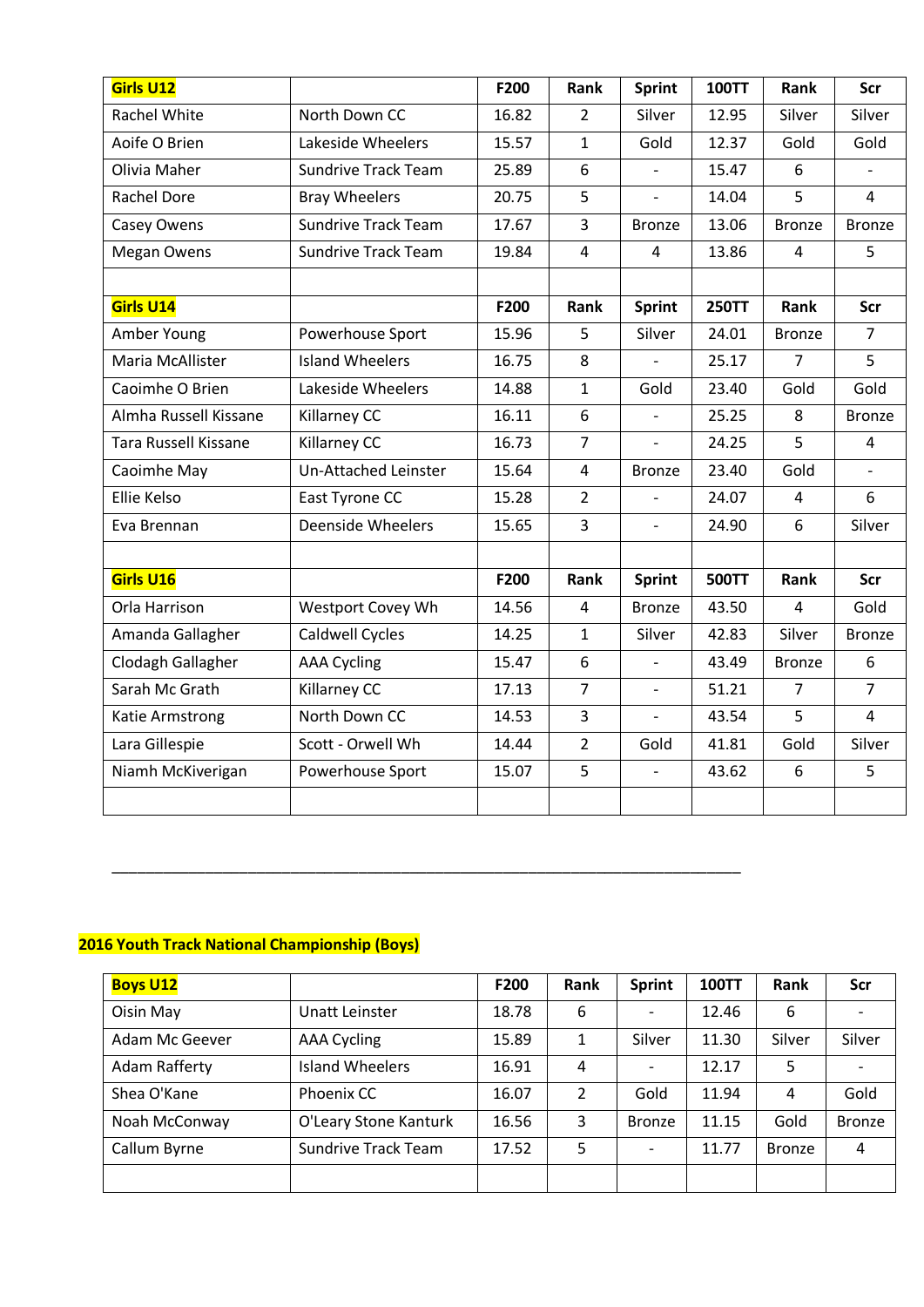| <b>Boys U14</b>        |                              | F200       | Rank           | <b>Sprint</b>            | <b>250TT</b>  | Rank           | Scr                      |
|------------------------|------------------------------|------------|----------------|--------------------------|---------------|----------------|--------------------------|
| Ciaran Dixon           | Phoenix CC                   | 14.86      | 5              |                          | 22.45         | Gold           | <b>Bronze</b>            |
| Donal Walsh            | <b>AAA Cycling</b>           | 15.38      | $\overline{7}$ |                          | 24.19         | 6              |                          |
| <b>Tom Moriarty</b>    | O'Leary Stone Kanturk        | 14.17      | $\mathbf{1}$   | Gold                     | 22.68         | Silver         | Silver                   |
| Darren Rafferty        | <b>Island Wheelers</b>       | 16.05      | 8              |                          | 25.27         | $\overline{7}$ |                          |
| Eoghan Pattwell        | O'Leary Stone Kanturk        | 14.54      | 3              | $\frac{1}{2}$            | 23.09         | 5              | Gold                     |
| Jaden Leane            | Killarney Cycling Club       | 15.19      | 6              |                          | 25.71         | 8              | 6                        |
| Aaron Treanor          | Cuchulainn CC                | 18.09      | 9              |                          | 27.07         | 9              |                          |
| <b>Thomas Pickford</b> | <b>Bray Wheelers</b>         | 14.34      | $\overline{2}$ | Silver                   | 22.95         | $\overline{4}$ | $\overline{4}$           |
| <b>Chris Donald</b>    | Team Madigan C.C.            | 14.76      | 4              | <b>Bronze</b>            | 22.86         | <b>Bronze</b>  | 5                        |
|                        |                              |            |                |                          |               |                |                          |
| <b>Boys U16</b>        |                              | F200       | Rank           | <b>Sprint</b>            | <b>500TT</b>  | Rank           | Scr                      |
| Aaron Wade             | Lakeside Wheelers            | 13.08      | 3              | <b>Bronze</b>            | 37.62         | Gold           | 4                        |
| Sean Nolan             | Navan Road Club              | 13.13      | 4              | $\overline{a}$           | 38.07         | <b>Bronze</b>  | 6                        |
| Conor Halvey           | Errigal Cycling Club         | 12.55      | $\mathbf{1}$   | 4                        | 37.67         | Silver         | <b>Bronze</b>            |
| Patrick Watson         | North Down CC                | 13.89      | 8              | $\overline{a}$           | 41.67         | 10             | 11                       |
| <b>Niall Lawrence</b>  | <b>Bann Valley RC</b>        | <b>DNS</b> | $\blacksquare$ | $\overline{a}$           | $\frac{1}{2}$ | $\blacksquare$ | $\blacksquare$           |
| David O'Sullivan       | <b>Moynalty Cycling Club</b> | 13.49      | $\overline{7}$ | Silver                   | 39.93         | 6              | 10                       |
| Liam Hanley            | <b>Lucan CRC</b>             | 14.06      | 11             |                          |               | $\overline{a}$ | $\overline{7}$           |
| <b>Shane Higgins</b>   | <b>Black Rose Racing</b>     | 13.04      | $\overline{2}$ | $\overline{a}$           | 38.44         | $\overline{4}$ | Gold                     |
| John Gallagher         | <b>AAA Cycling</b>           | 15.66      | 13             | $\blacksquare$           | 47.82         | 13             | $\overline{\phantom{a}}$ |
| <b>Arthur Taggart</b>  | <b>Ballymoney CC</b>         | 13.17      | 5              | Gold                     | 38.74         | 5              | 12                       |
| Luke Duff              | <b>Sundrive Track Team</b>   | 16.46      | 14             |                          | 47.17         | 12             | 13                       |
| Will Ryan              | O'Leary Stone Kanturk        | 13.39      | 6              | $\overline{a}$           | 41.17         | 8              | 5                        |
| Cahir Doyle            | <b>Carn Wheelers</b>         | 14.02      | 10             | $\overline{\phantom{a}}$ | 41.60         | 9              | 9                        |
| Archie Ryan            | O'Leary Stone Kanturk        | 14.60      | 12             | $\overline{\phantom{0}}$ | 43.85         | 11             | Silver                   |
| <b>Ronan Fanning</b>   | Scott - Orwell Wh            | 13.90      | 9              | $\overline{\phantom{a}}$ | 41.01         | $\overline{7}$ | 8                        |

## **2015 National Youth Track Championships (Orangefield)**

| <b>Under 12</b> | <b>Time Trial.</b>                                                                                                                  |                      |       |       |
|-----------------|-------------------------------------------------------------------------------------------------------------------------------------|----------------------|-------|-------|
| Girls           | 1. Amber Young.                                                                                                                     | Powerhouse Sport.    |       | 12.50 |
|                 | 2. Rachael White.                                                                                                                   | North Down CC.       | 15.19 |       |
|                 | Boys. 1. Billy Walsh.                                                                                                               | Sundrive Track Team. |       | 12.18 |
|                 | 2. Callum Byrne.                                                                                                                    | Sundrive Track Team. |       | 13.70 |
|                 | 3. Neil Kelso.                                                                                                                      | East Tyrone CC.      | 13.84 |       |
|                 | $\mathbf{r}$ and $\mathbf{r}$ and $\mathbf{r}$ and $\mathbf{r}$ and $\mathbf{r}$ and $\mathbf{r}$ and $\mathbf{r}$ and $\mathbf{r}$ |                      |       |       |

\_\_\_\_\_\_\_\_\_\_\_\_\_\_\_\_\_\_\_\_\_\_\_\_\_\_\_\_\_\_\_\_\_\_\_\_\_\_\_\_\_\_\_\_\_\_\_\_\_\_\_\_\_\_\_\_\_\_\_\_\_\_\_\_\_\_\_\_\_\_\_\_\_\_

|  |  | Under 12 | Sprint. |
|--|--|----------|---------|
|--|--|----------|---------|

| Girls | 1. Amber Young. |  |  |
|-------|-----------------|--|--|
|-------|-----------------|--|--|

Powerhouse Sport.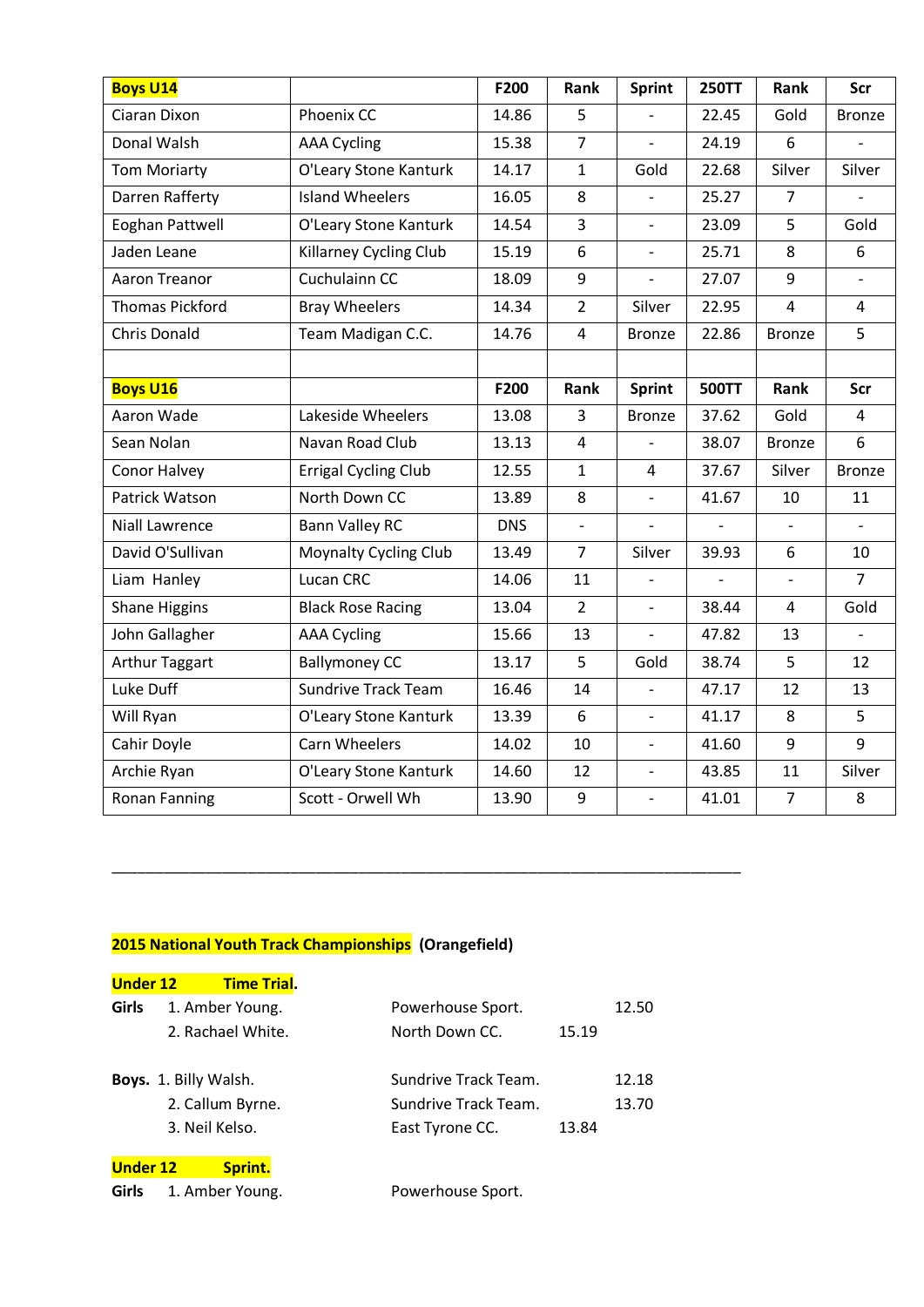|                  | 2. Rachael White.                       | North Down CC                   |       |
|------------------|-----------------------------------------|---------------------------------|-------|
| Boys             | 1. Billy Walsh.                         | Sundrive Track Team.            |       |
|                  | 2. Noah McConway.                       | Limerick CC                     |       |
|                  | 3. Sam Cuthbert.                        | <b>Sundrive Track Team</b>      |       |
| <b>Under 12</b>  | <b>Scratch</b>                          |                                 |       |
| <b>Girls</b>     | 1. Amber Young.                         | Powerhouse Sport.               |       |
| Boys             | 1. Billy Walsh.                         | <b>Sundrive Track Team</b>      |       |
|                  | 2. Andrew Ryan.                         | <b>Orwell Wheelers</b>          |       |
|                  | 3. Sam Cuthbert.                        | <b>Sundrive Track Team</b>      |       |
| <b>Under 14.</b> | <b>Time Trial</b>                       |                                 |       |
| <b>Girls</b>     | 1. Niamh McKiverigan. Powerhouse Sport. | 24.81                           |       |
|                  | 2. Ellie Kelso.                         | East Tyrone CC. 25.91           |       |
| <b>Boys</b>      | 1. Arthur Taggart.                      | Ballymoney CC. 22.93            |       |
|                  | 2. Aaron Wade.                          | Lakeside Whs.<br>23.79          |       |
|                  | 3. Cathir Doyle.                        | Carn Wheelers. 23.91            |       |
| <b>Under 14</b>  | Sprint.                                 |                                 |       |
| <b>Girls</b>     | 1. Niamh McKiverigan. Powerhouse Sport  |                                 |       |
|                  | 2. Ellie Kelso.                         | East Tyrone CC.                 |       |
| Boys             | 1. Arthur Taggart.                      | Ballymoney CC.                  |       |
|                  | 2. Aaron Wade.                          | Lakeside Whs.                   |       |
|                  | 3. Thomas Pickford.                     | Bray Whs.                       |       |
|                  |                                         |                                 |       |
| <b>Under 14.</b> | Scratch.                                |                                 |       |
| Girls            | 1. Ellie Kelso.<br>2. Eva Brennan.      | East Tyrone CC<br>Deenside Whs. |       |
|                  |                                         |                                 |       |
| <b>Boys</b>      | 1. Arthur Taggart.                      | <b>Ballymoney CC</b>            |       |
|                  | 2. Aaron Wade.                          | Lakeside Whs.                   |       |
|                  | 3. Cathir Doyle.                        | Carn Whs.                       |       |
| <b>Under 16.</b> | <b>Time Trial.</b>                      |                                 |       |
| <b>Girls</b>     | 1. Amanda Gallagher                     | Caldwell Cycles 45.04           |       |
|                  | 2. Orla Harrison.                       | Westport Covey Whs.             | 46.00 |
|                  | 3. Naomi Wade.                          | Lakeside Whs.<br>46.32          |       |
| <b>Boys</b>      | 1. Harvey Barnes.                       | East Tyrone CC. 38.81           |       |
|                  | 2. Xeno Young.                          | Powerhouse Sport.<br>39.59      |       |
|                  | 3. Liam Wilson.                         | 39.83<br>Derrymore.             |       |
| <b>Under 16.</b> | Sprint.                                 |                                 |       |
| Girls            | 1. Orla Harrison.                       | Westport Covey Whs.             |       |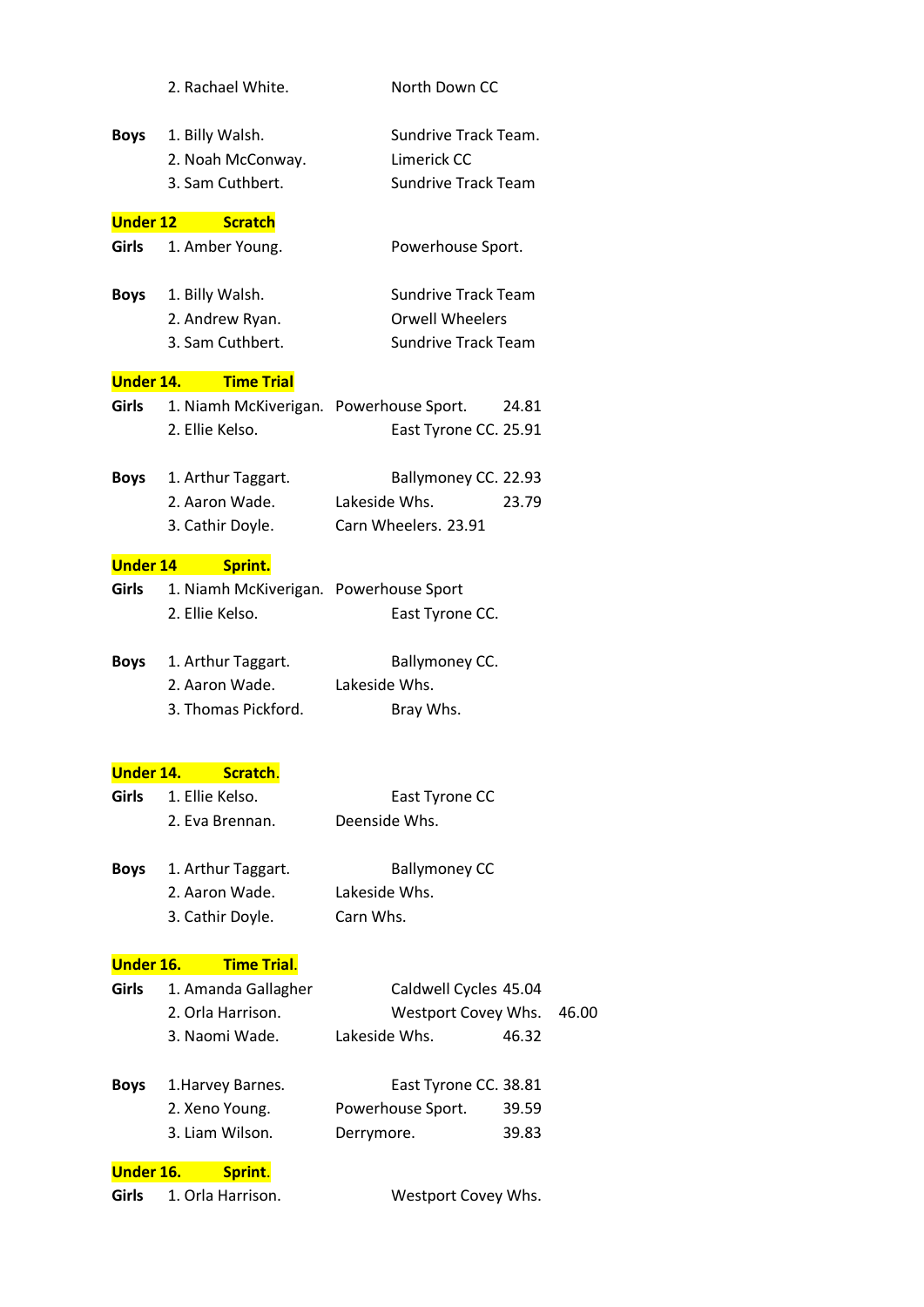|             | 2. Amanda Gallagher     | Caldwell Cycles.    |
|-------------|-------------------------|---------------------|
|             | 3. Molly McLarnon.      | North Down CC       |
| <b>Boys</b> | 1. Harvey Barnes.       | East Tyrone CC      |
|             | 2. Liam Wilson.         | Derrymore           |
|             | 3. Xeno Young.          | Powerhouse Sport.   |
| Under 16.   | Scratch.                |                     |
|             | Girls 1. Orla Harrison. | Westport Covey Whs. |
|             | 2. Shauna McFadden.     | Errigal CC.         |
|             | 3. Amanda Gallagher     | Caldwell Cycles.    |
| <b>Boys</b> | 1. Xeno Young.          | Powerhouse Sport.   |
|             | 7 Harvou Rarnoc         | East Turong CC      |

2. Harvey Barnes. East Tyrone CC. 3. Conor Halvey. Errigal CC

## **2014 Youth Track Championship**

| <b>Under 14 Girls</b> |         | <b>Club</b>                | <b>250m TT</b> | Flying 200 | <b>Sprint</b>  | <b>Scratch</b> |
|-----------------------|---------|----------------------------|----------------|------------|----------------|----------------|
| Gallagher             | Amanda  | Errigal CC                 | 26.44(2)       | 16:55      | 2              | 1              |
| Ryan                  | Adelina | <b>Sundrive Track Team</b> | 28.41(3)       | 19.04      | 3              | 3              |
| Armstrong             | Katie   | North Down CC              | 25.86(1)       | 16.84      | $\mathbf{1}$   | $\overline{2}$ |
| <b>Under 16 Girls</b> |         | Club                       | 500m TT        | Flying 200 | <b>Sprint</b>  | <b>Scratch</b> |
| Doogan                | Ciara   | Errigal CC                 | 41.52(1)       | 14.31      | $\mathbf{1}$   | $\mathbf{1}$   |
| McKiverigan           | Shenna  | Banbridge                  | 41.74(2)       | 14.37      | $\overline{2}$ | $\overline{2}$ |
| Neenan                | Jenny   | Usher                      | 44.92 (3)      | 15.71      | 3              |                |
| McLarnon              | Molly   | North Down CC              | 46.69          | 15.87      |                | 3              |
| McConway              | Lauren  | Limerick CC                | 47.16          | 16.91      |                |                |
| McFadden              | Shauna  | Errigal CC                 | 48.37          | 16.45      |                |                |
| Wade                  | Naomi   | Lakeside Whls              | 48.76          | 16.10      |                |                |
| <b>U12 Boys</b>       |         | Club                       | <b>100m TT</b> | Flying 200 | <b>Sprint</b>  | <b>Scratch</b> |
| Dixon                 | Ciaran  | Phoenix                    | 11.64(1)       | 16:34      | 2              | $\mathbf{1}$   |
| Pickford              | Thomas  | <b>Bray Wheelers</b>       | 12.54(2)       | 22:48      | $\mathbf{1}$   | $\overline{2}$ |
| Mitchell              | Ben     | Sundrive                   | 13.14(3)       | 17:57      |                |                |
| McConway              | Noah    | Limerick CC                | 13.44          | 18:40      | 3              | 3              |
| Whelan                | Ben     | Adamstown CT               | 14.07          | 19:08      |                |                |
| <b>Under 14 Boys</b>  |         | <b>Club</b>                | <b>250mTT</b>  | Flying 200 | <b>Sprint</b>  | <b>Scratch</b> |
| Halvey                | Conor   | Errigal CC                 | 21.65(1)       | 13.91      | $\overline{2}$ | $\mathbf{1}$   |
| Lawrence              | Niall   | <b>Bann Valley</b>         | 21.75(2)       | 14.40      | 3              | 3              |
| Whelan                | Ryan    | Adamstown CT               | 21.87(3)       | 14.02      | $\mathbf{1}$   | $\overline{2}$ |
| Docherty              | Ben     | <b>Bray Wheelers</b>       | 21.89          | 14.10      |                |                |
| Doran                 | Mark    | <b>Black Rose</b>          | 23.52          | 14.85      |                |                |
| Higgins               | Shane   | <b>Black Rose</b>          | 23.71          | 15.25      |                |                |
| Wade                  | Aaron   | Lakeside Wheelers          | 24.29          | 15.95      |                |                |
| McCann                | Ronan   | Errigal CC                 | 24.50          | 15.30      |                |                |
| Hanley                | Liam    | Navan                      | 24.59          | 16.18      |                |                |
| Ryan                  | Will    | Kanturk                    | 24.64          | 16.03      |                |                |
| Ryan                  | Archie  | Kanturk                    | 26.20          | 17.08      |                |                |

\_\_\_\_\_\_\_\_\_\_\_\_\_\_\_\_\_\_\_\_\_\_\_\_\_\_\_\_\_\_\_\_\_\_\_\_\_\_\_\_\_\_\_\_\_\_\_\_\_\_\_\_\_\_\_\_\_\_\_\_\_\_\_\_\_\_\_\_\_\_\_\_\_\_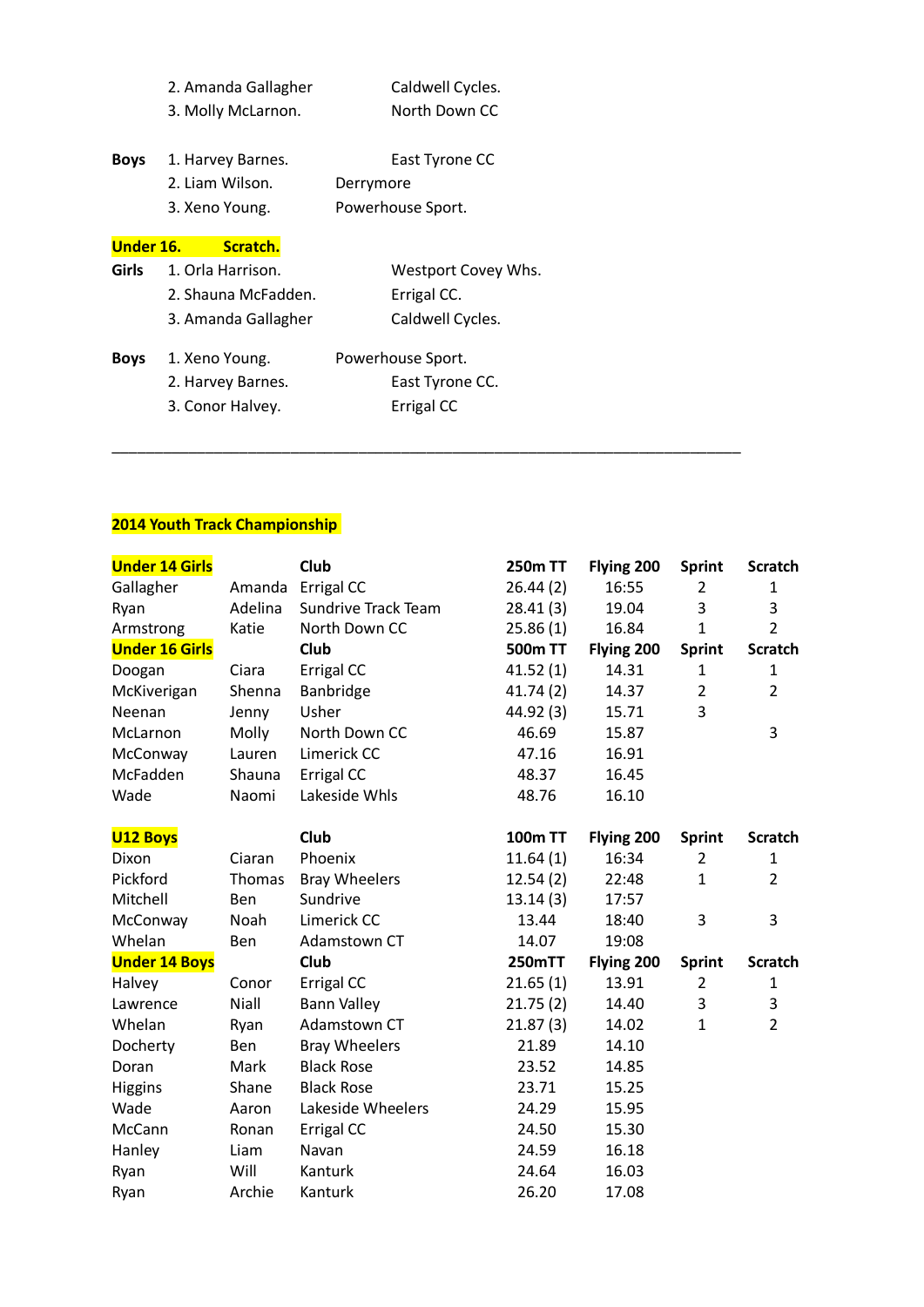| Sheridan             | Uisneach Orwell |                        | 26.98    | 17.98      |                |                |
|----------------------|-----------------|------------------------|----------|------------|----------------|----------------|
| McGlynn              | Michael         | Errigal CC             | 27.00    | 17.01      |                |                |
| McConway             | Alex            | Limerick CC            | 27.09    | 18.47      |                |                |
| Duff                 | Luke            | Sundrive Track Team    | 32.52    | 20.22      |                |                |
| <b>Under 16 Boys</b> |                 | Club                   | 500m TT  | Flying 200 | <b>Sprint</b>  | <b>Scratch</b> |
| <b>Barnes</b>        | Harvey          | East Tyrone CC         | 38.37(1) | 13.30      |                | 1              |
| Heaney               | Marc            | Carn Wheelers          | 40.38(2) | 13.73      | $\overline{2}$ | 2              |
| McLoughlin           | Conor           | Newry Wheelers         | 40.43(3) | 14.32      | 3              |                |
| Young                | Xeno            | Unattached             | 40.60    | 13.82      |                | 3              |
| McCavana             |                 | Breandan Ballymena RC  | 41.00    | 14.44      |                |                |
| Fitzpatrick          | Ryan            | Inspiration            | 41.31    | 15.23      |                |                |
| Kelly                | Paul            | <b>Four Masters CC</b> | 41.66    | 14.80      |                |                |
| Harold               | Dylan           | Sundrive Track Team    | 42.08    | 15.09      |                |                |
| Mullen               | Cathal          | Sundrive Track Team    | 43.69    | 14.28      |                |                |

| <b>U16 Boys Results</b>  |               | Flying 200 | <b>Sprint</b> | 500m TT     | Scr (12 laps) |
|--------------------------|---------------|------------|---------------|-------------|---------------|
| Declan Mulholland        | Clann Eireann | <b>DNS</b> |               | 37.97 (1st) | 2nd           |
| Adam Stenson             | Lucan         | 13.37      | 1st           | 38.57 (2nd) | 1st           |
| Kyle Crotty              | Ivertk        | 14.05      |               | 41.18       |               |
| Dermot White             | Lucan         | 14.09      |               | 41.56       |               |
| Harry Brooks             | Newbridge     | 13.55      | 2nd           | 38.94 (3rd) | 3rd           |
| Barry Talt               | Kilcullen     | 13.71      | 3rd           | 40.96       |               |
| Sam Gilmore              | <b>Bray</b>   | 15.29      |               | <b>DSQ</b>  |               |
| Patrick Goszczyk         | Inspiration   | 15.5       |               | 43.14       |               |
| <b>Conor Murnane</b>     | Orwell        | 15.68      |               | 45.76       |               |
| <b>U16 Girls Results</b> |               |            |               |             |               |
| Jenny Neenan             | Usher         | 16.62      |               | <b>DSQ</b>  | 2nd           |
| <b>Autumn Collins</b>    | Adamstown     | 15.94      |               | 44.31 (2nd) |               |
| Sheena McKiverigan       | Banbridge     | 14.88      |               | <b>DSQ</b>  | 1st           |
| Deirbhle Ivory           | Bray          | 15.17      |               | <b>DSQ</b>  |               |
| <b>Grainne Hanley</b>    | Navan         | 17.99      |               | <b>DSQ</b>  | 3rd           |
| Naoise Sheridan          | Orwell        | 14.75      |               | 43.45 (1st) |               |
|                          |               |            |               |             |               |

| <b>U14 Results</b> |                     |             | Flying 200 | <b>Sprint</b>   | <b>250m TT</b> | Scr (5 laps)    |
|--------------------|---------------------|-------------|------------|-----------------|----------------|-----------------|
| U14B               | <b>Ben Docherty</b> | <b>Bray</b> | 14.71      | 2 <sub>nd</sub> | 23.52 (2nd)    | 1st             |
| U14B               | Cian May            | Lucan       | 15.5       |                 | 23.56 (3rd)    |                 |
| U14B               | Luke Hyland         | Kilcullen   | 17.58      |                 | 27.09          |                 |
| U14B               | Nathan Martin       | Sundrive    | 18.51      |                 | 27.37          |                 |
| U14B               | Ryan Fitzpatrick    | Inspiration | 15.64      | 3rd             | 24.47          |                 |
| U14B               | Ryan Whelan         | Adamstown   | 14.57      | 1st             | 22.50(1st)     | 2 <sub>nd</sub> |
| U14B               | Sean Murnane        | Orwell      | 16.85      |                 | 25.52          |                 |
| U14B               | Xeno Young          | Unatt       | 15.80      |                 | 24.44          | 3rd             |
| <b>U14G</b>        | Molly McLarnon      | North Down  | 16.79      | 1st             | 28.42 (1st)    |                 |

| <b>U12 Results</b> | <b>Flying 200</b> | Sprint | 100m TT Scr (3 laps) |
|--------------------|-------------------|--------|----------------------|
|                    |                   |        |                      |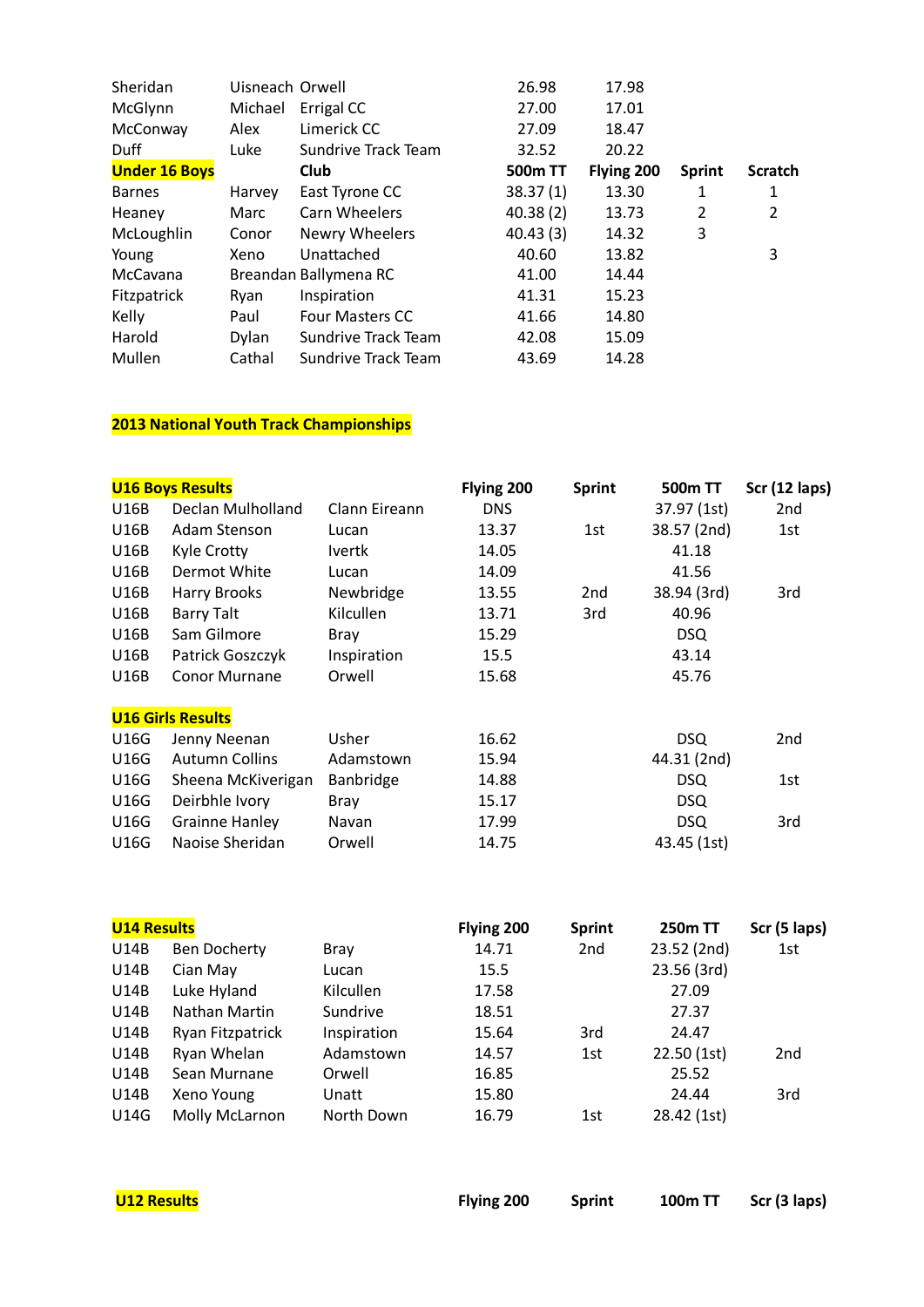| <b>U12B</b> | Aaron Wade       | Lakeside    | 17    | 2 <sub>nd</sub> | 12.58 (2nd) |     |
|-------------|------------------|-------------|-------|-----------------|-------------|-----|
| <b>U12B</b> | Archie Ryan      | <b>Bray</b> | 17.1  |                 | 12.90 (3rd) | 2nd |
| <b>U12B</b> | Ciaran Dixon     | Unnat       | 18.73 |                 | 13.27       |     |
| <b>U12B</b> | Thomas Pickford  | <b>Bray</b> | 18.37 | 3rd             | 13.17       | 3rd |
| <b>U12B</b> | Will Ryan        | <b>Brav</b> | 16.82 | 1st             | 12.30(1st)  | 1st |
| <b>U12G</b> | Niamh McKivergan | Banbridge   | 17.54 |                 | 12.30(1st)  | 1st |
| U12G        | Caoimhe May      | Unatt       | 18.64 |                 | 13.49 (2nd) | 2nd |

| <b>U12 Girls</b>       | <b>Club</b>             | Flying 200 | <b>Sprint</b>  | <b>100m TT</b> | Scr (3 laps)   |
|------------------------|-------------------------|------------|----------------|----------------|----------------|
| Caoimhe May            | Unatt                   | 18.92(2)   | $\overline{2}$ | 13.51(2)       | $\mathbf{1}$   |
| Niamh McKiverigan      | Banbridge               | 18.71(1)   | $\mathbf{1}$   | 12.27(1)       | $\overline{2}$ |
| <b>U14 Girls</b>       | Club                    | Flying 200 | <b>Sprint</b>  | <b>250m TT</b> | Scr (5 laps)   |
| Jenny Neenan           | Usher                   | 15.93(1)   | $\mathbf{1}$   | 24.74(2)       | $\overline{2}$ |
| Shenna McKiveregan     | Banbridge               | 15.94(2)   | $\overline{2}$ | 24.54(1)       | $\mathbf{1}$   |
| <b>U12 Boys</b>        | Club                    | Flying 200 | <b>Sprint</b>  | <b>100m TT</b> | Scr (3 laps)   |
| Cian May               | Lucan                   | 15.66(2)   | $\overline{2}$ | 11.00(2)       | $\overline{2}$ |
| Archie Ryan            | <b>Bray</b>             | 19.32(6)   |                | 13.38          |                |
| Will Ryan              | <b>Bray</b>             | 18.12(3)   | 3              | 12.20(3)       | 3              |
| Uisneach Sheridan      | Orwell                  | 19.23(4)   |                | 14.99          |                |
| Ryan Whelan            | <b>Cycling Pursuits</b> | 15.44(1)   | $\mathbf{1}$   | 10.46(1)       | 1              |
| <b>Thomas Pickford</b> | <b>Bray</b>             | 19.50(5)   |                | 13.3           |                |
| <b>U14 Boys</b>        | Club                    | Flying 200 | <b>Sprint</b>  | <b>250m TT</b> | Scr (5 laps)   |
| Ryan Fitzpaatrick      | Inspiration             | 16.55(4)   | 3              | 25.26(3)       |                |
| <b>Cathal Mullen</b>   | Sundrive                | 14.48(2)   | $\overline{2}$ | 25.5           | $\overline{2}$ |
| Adam Stenson           | Lucan                   | 13.87(1)   | $\mathbf{1}$   | 22.16(1)       | $\mathbf{1}$   |
| Luke Hyland            | Kilcullen               | 17.49(5)   |                | 27.5           |                |
| <b>Dillon Corkery</b>  | Kanturk                 | 15.41(3)   |                | 23.78(2)       | 3              |
| <b>U16 Girls</b>       | Club                    | Flying 200 | <b>Sprint</b>  | 500m           | Scr (8 laps)   |
| Naoise Sheridan        | Orwell                  | 14.59(1)   | $\mathbf{1}$   | 42.27(1)       | 1              |
| Rebecca Heaney         | <b>SERC</b>             | 15.49(3)   | $\overline{2}$ | 45.61          | $\overline{2}$ |
| Dawn Hayden            | <b>SERC</b>             | 17.39(6)   |                | 49.08          |                |
| Jolene Francis         | Longford                | 16.16(4)   |                | 49.12          |                |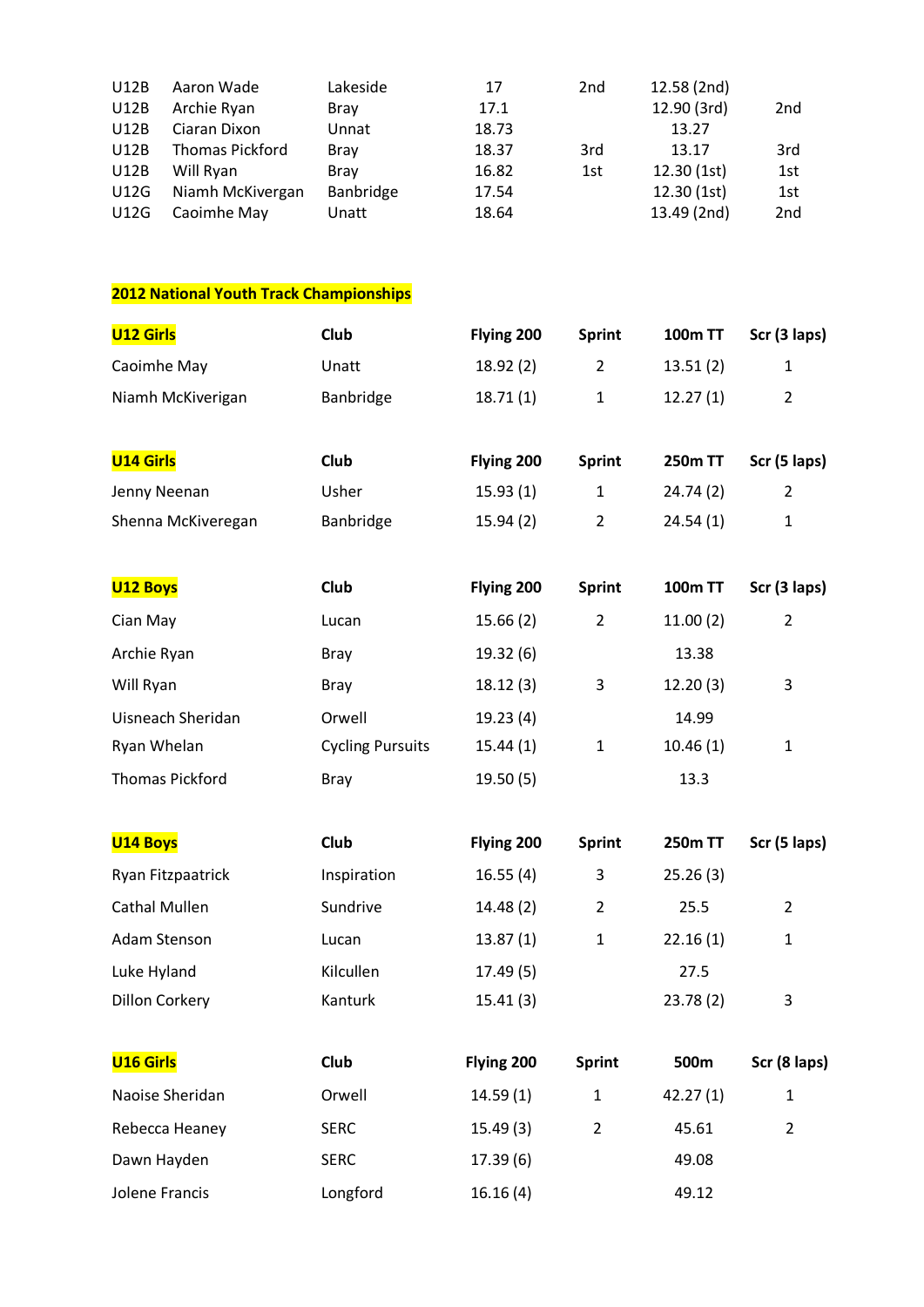| <b>Autumn Collins</b> | <b>Cycling Pursuits</b> | 16.27(5) | 45.1 (3)  |  |
|-----------------------|-------------------------|----------|-----------|--|
| Deirble Ivory         | Bray                    | 15.47(2) | 43.72 (2) |  |

| <b>U16 Boys</b>          | <b>Club</b> | Flying 200 | <b>Sprint</b>  | 500m       | Scr (8 laps)   |
|--------------------------|-------------|------------|----------------|------------|----------------|
| Aimhirighin O'Brannigain | Cuchulainn  | 14.74      |                | 42.69      |                |
| Cuitithir O@Brannigain   | Cuchulainn  | 15.6       |                | 45.01      |                |
| Mark O'Callaghan         | Limerick    | 14(4)      | 3              | <b>DNF</b> | 3              |
| Jack Rice                | Orwell      | 15.77      |                | 45.64      |                |
| Robert Murphy            | Newbridge   | 14.97      |                | 41.96      |                |
| Shane O'Hara             | Limerick    | 13.8(2)    |                | <b>DNF</b> |                |
| Harry Brooks             | Newbridge   | 13.87(3)   | $\overline{2}$ | 41.44      |                |
| Sam McAlister            | Sundrive    | 15.96      |                | 45.18      |                |
| Anthony Clarke           | Bray        | 15.4       |                | 45.65      |                |
| Joshua Francis           | Kanturk     | 14.2(5)    |                | 40.1(2)    |                |
| Sam Gilmore              | <b>Bray</b> | 16.83      |                | 46.44      |                |
| Fintan Ryan              | Sorrento    | 12.96(1)   | 1              | 37.76(1)   | $\mathbf{1}$   |
| Jeremy Lawler            | Kanturk     | 14.24(6)   |                | 41.38      |                |
| <b>Eddie Dunbar</b>      | Kanturk     | 14.51      |                | 42.17      |                |
| Dylan O'Brien            | Kanturk     | 14.33      |                | 41.32(3)   | $\overline{2}$ |

Sprint seeding based on Flying 200 TT Boys/Girls U12/U14 Sprint Semis (One leg / One lap) 1v4v6 (Winner to Final, 2<sup>nd</sup> to Bronze ride off) 2v3v5 (Winner to Final, 2<sup>nd</sup> to Bronze ride off) Medal Ride offs Best of 3

Boys/Girls U16 Sprint Semis (One leg / Two aps) 1v4v6 (Winner to Final,  $2^{nd}$  to Bronze ride off) 2v3v5 (Winner to Final, 2<sup>nd</sup> to Bronze ride off) Medal Ride offs Best of 3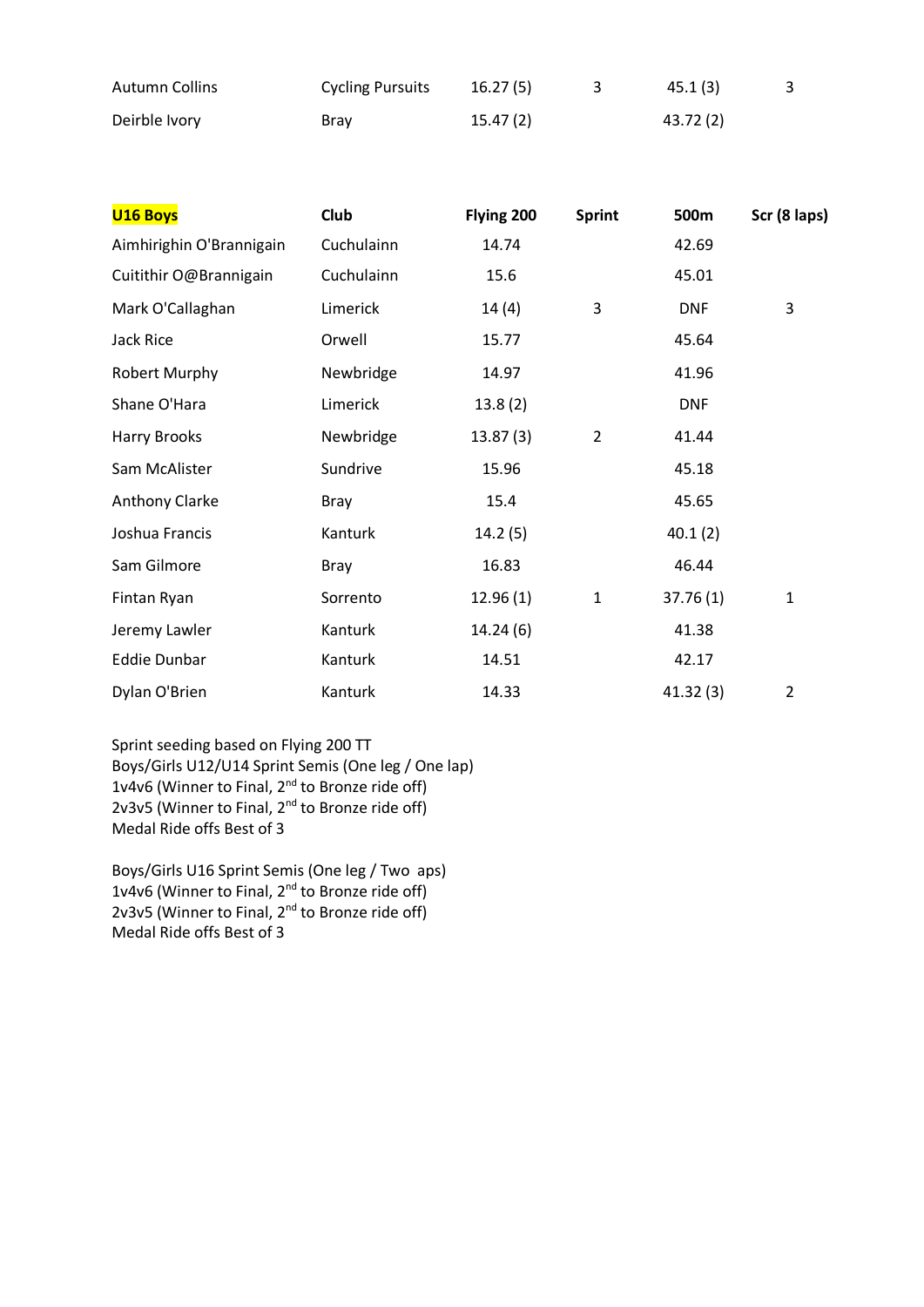| <b>2011 Boys U16</b>           | Flying 200 | 500m TT        |
|--------------------------------|------------|----------------|
| Dylan O'Callaghan (Fermoy)     | 13.87(2)   | 40.460         |
| Robert Deegan (Epic)           | 14.90      | 42.907         |
| Eoin McCahill (Sundrive)       | 16.59      | 46.563         |
| Conor MacAteer (Bann Valley)   | 13.91(3)   | 40.047 (3)     |
| David Fitzimons (Kilcullen)    | 14.25(6)   | 41.518         |
| Fionn Sheridan (Orwell)        | 14.96      | 40.260         |
| Fintan Ryan (Sorrento)         | 14.50      | 39.134 (2)     |
| Craig Arrigan (Orwell)         | 14.90      | 40.963         |
| Darragh Long (Orwell)          | 14.12(4)   | 40.470         |
| Sean McConville (Kanturk)      | 14.81      | 42.602         |
| Eddie Dunbar (Kanturk)         | 14.62      | 41.868         |
| Richard Donovan (Kanturk)      | 16.37      | 45.900         |
| Chris Oakely (XMTB)            | 13.53(1)   | 38.733(1)      |
| David Montgomery (Banbridge)   | 14.16(5)   | 40.905         |
| Harry McComb (East Tyrone)     | 14.60      | 40.735         |
| Aidan Wall (Navan)             | 14.74      | 40.760         |
|                                |            |                |
| <b>2011 Boys U14</b>           | Flying 200 | <b>250m TT</b> |
| Adam Stenson (Lucan)           | 15.25(2)   | 23.058(1)      |
| Adam Liffey (Orwell)           | 20.81      | 29.690         |
| Harry Higgins (Sundrive)       | 18.16      | 27.047         |
| Dermot White (Lucan)           | 17.34(6)   | 25.683         |
| Harry Brooks (Naas)            | 15.94 (5)  | 24.632 (3)     |
| Joshua Francis (Longford)      | 15.60(3)   | 25.022         |
| Jeremy Lawler (Kanturk)        | 14.68(1)   | <b>DNS</b>     |
| James Curry (Banbridge)        | 15.84(4)   | 23.430 (2)     |
| <b>2011 Boys U12</b>           | Flying 200 | <b>100m TT</b> |
| Ryan Fitzpatrick (Inspiration) | 18.00(4)   | 12.440         |
| Conor Hehir (Lucan)            | 17.44(3)   | 11.960(1)      |
| Matthew Stenson (Lucan)        | 19.60 (6)  | 14.160         |
| Ryan Whelan (Lucan)            | 16.93(2)   | 12.040 (2)     |
| Nathan Martin (Sundrive)       | 19.70      | 13.388         |
| Will Ryan (Bray)               | 19.84      | 13.100         |
| Dillon Corkery (Kanturk)       | 16.38(1)   | 12.120(3)      |
| Fionn O'Ceallaigh (Sundrive)   | 20.22      | 14.060         |
| Eric Dalby (Bray)              | 18.08(5)   | 13.741         |
| Finn Moran (Ravens)            | <b>DNS</b> | 14.452         |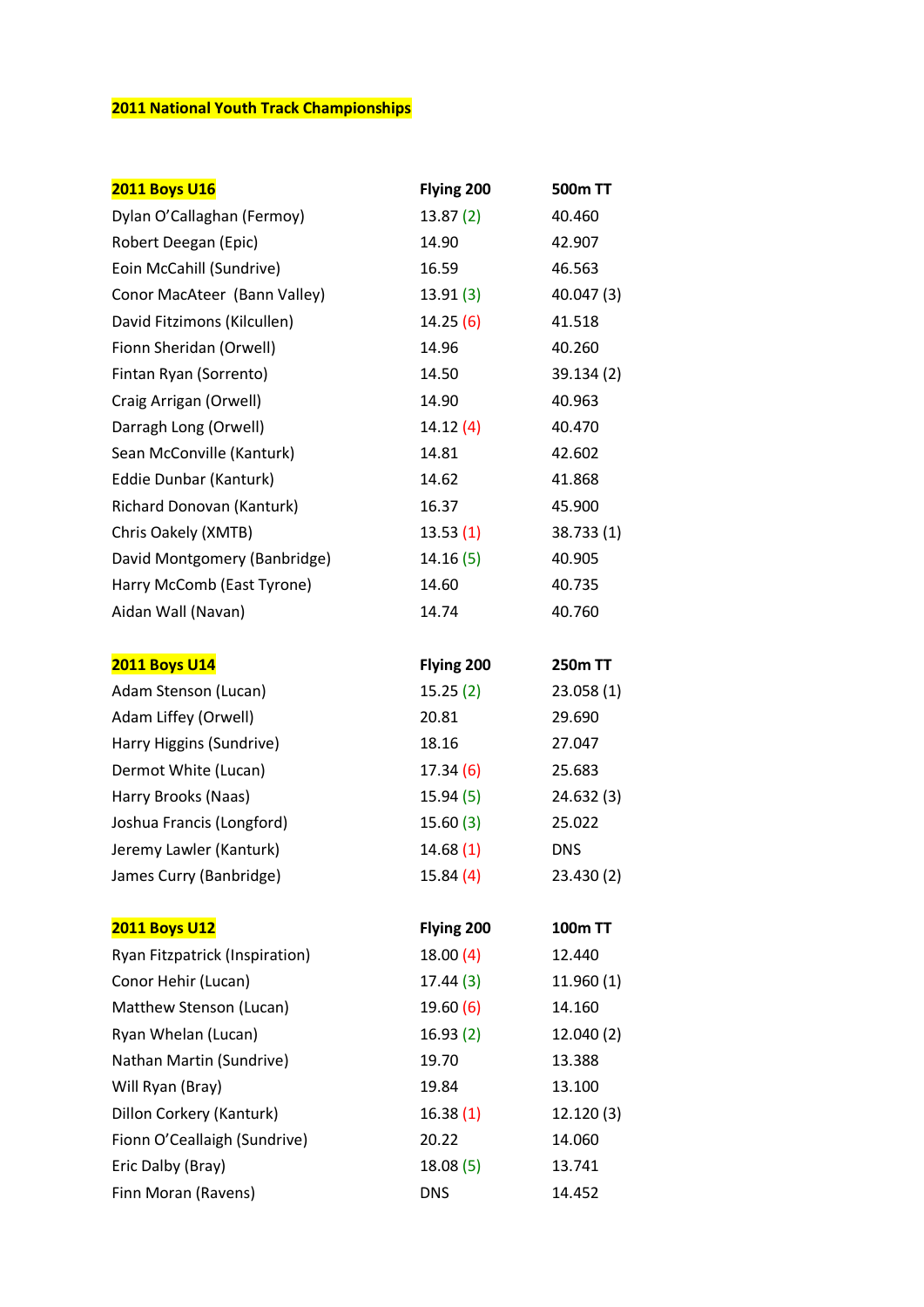| <b>2011 U16 Girls</b>                                                             | Flying 200 | <b>500m TT</b> |
|-----------------------------------------------------------------------------------|------------|----------------|
| Michelle Mullen (Sundrive)                                                        | 15.22(1)   | 43.440 (1)     |
| Rebecca Heaney (SERC)                                                             | 16.60(5)   | 47.434         |
| Kayleigh Gibbons (Lucan)                                                          | 15.56(2)   | 44.870 (2)     |
| Rachael Kaye Mellor (Orwell)                                                      | 16.30(4)   | 46.414         |
| Caoimhe Ivory (Bray)                                                              | 16.09(3)   | 45.999 (3)     |
| <b>2011 U14 Girls</b>                                                             | Flying 200 | <b>250m TT</b> |
| Deirbhle Ivory (Bray)                                                             | 15.66 (2)  | 23.880 (1)     |
| Naoise Sheridan (Orwell)                                                          | 15.35(1)   | 24.823 (2)     |
| Jennifer Neenan (Usher)                                                           | 16.47 (3)  | 25.770 (3)     |
| <b>Autumn Collins (Cycling Pursuits)</b>                                          | 16.86(4)   | 25.770 (3)     |
| Joelene Francis (Longford)                                                        | 17.47 (6)  | 27.103         |
| Caoileann Ni Cheallaigh (Sundrive)                                                | 17.55      | 27.130         |
| Bronagh Hehir (Lucan)                                                             | 17.25(5)   | 27.723         |
| <b>2011 U12 Girls</b>                                                             | Flying 200 | <b>100m TT</b> |
| Juliette Prince (Sundrive)                                                        | 21.06(2)   | 15.942 (2)     |
| Aisling Dalby (Bray)                                                              | 19.34(1)   | 14.311(1)      |
| Top 6 in Flying 200 qualify for $1^{st}$ Round of Sprint with (1v4v6) and (2v3v5) |            |                |

### **2011 Sprint**

#### **U16 Boys Sprint**

- 1. Chris Oakely (XMTB)
- 2. Dylan O'Callaghan (Fermoy)
- 3. Conor MacAteer (Bann Valley)

#### **U14 Boys Sprint**

- 1. Adam Stenson (Lucan)
- 2. James Curry (Banbridge)
- 3. Jeremy Lawler (Kanturk)

### **U12 Boys Sprint**

- 1. Ryan Whelan (Lucan)
- 2. Dillon Corkery (Kanturk)
- 3. Ryan Fitzpatrick (Inspiration)

### **U16 Girls Sprint**

- 1. Michelle Mullen (Sundrive)
- 2. Kayleigh Gibbons (Lucan)
- 3. Caoimhe Ivory (Bray)

### **U14 Girls Sprint**

1. Deirbhle Ivory (Bray)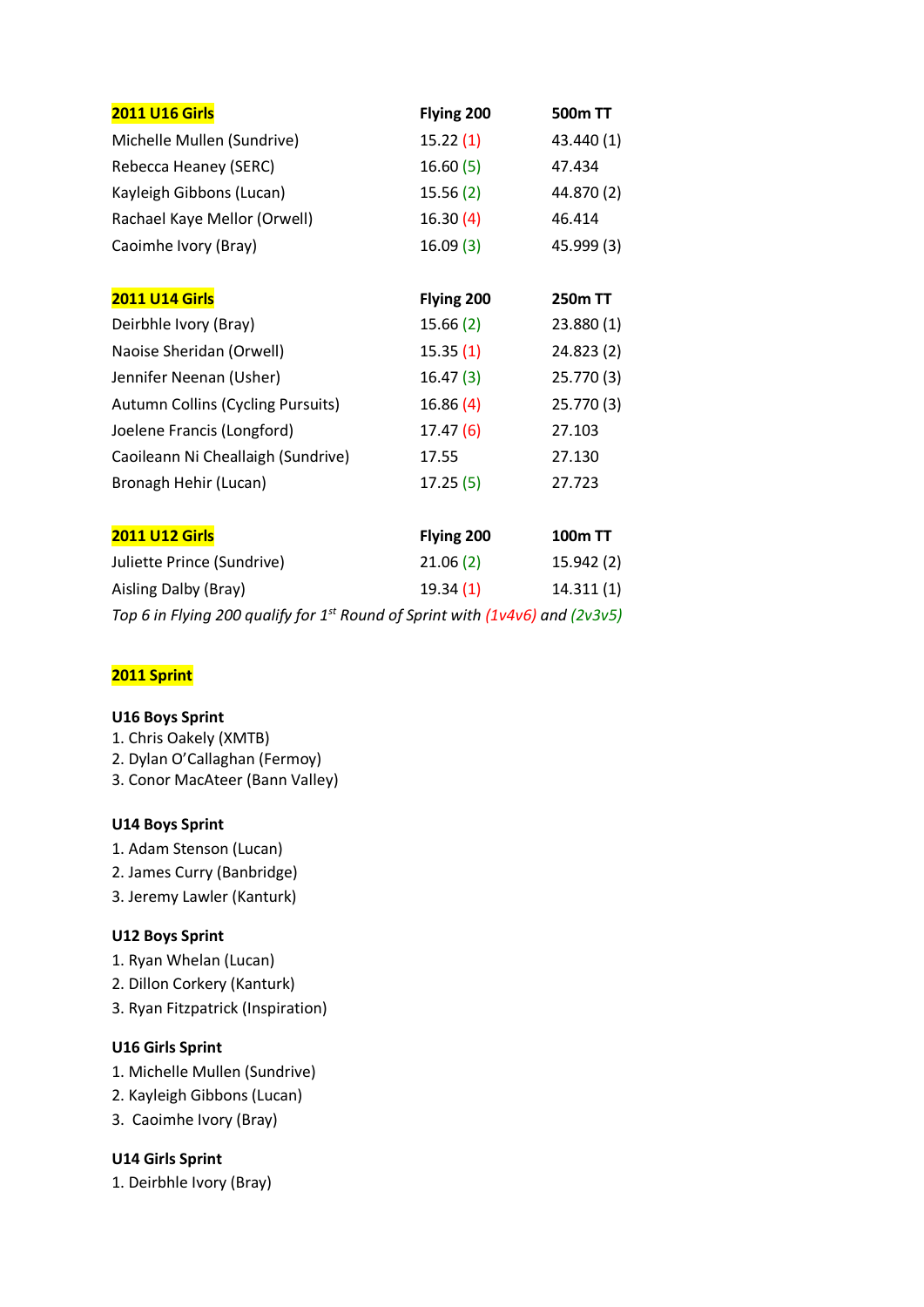- 2. Naoise Sheridan (Orwell)
- 3. Jennifer Neenan (Usher)

#### **U12 Girls Sprint Final**

1. Aisling Dalby (Bray) 2. Juliette Prince (Sundrive)

#### **2011 Scratch Races**

#### **Scratch U16 Boys**

1. Conor MacAteer (Bann Valley)

- 2. Fintan Ryan (Sorrento)
- 3. Chris Oakely (XMTB)

#### **Scratch U14 Boys**

1. Jeremy Lawlor (Kanturk)

- 2. Adam Stenson (Lucan)
- 3. Joshua Francis (Lonfgord)

#### **Scratch U12 Boys**

1. Cathal Mullen (Sundrive)

- 2. Dillon Corkery (Kanturk)
- 3. Ryan Whelan (Lucan)

#### **Scratch U16 Girls**

- 1. Deirbhle Ivory (Bray)
- 2. Rachael Kaye Mellor (Orwell)
- 3. Rebecca Heaney (SERC)

#### **Scratch U14 Girls**

- 1. Naoise Sheridan (Orwell\_
- 2. Joelene Francis (Longford)
- 3. Autumn Collins (Cycling Pursuits)

### **Scratch U12 Girls**

- 1. Aisling Dalby (Bray)
- 2. Niamh McKivergan (Banbridge)

### **2010 National Youth Track Championships**

### **2010 TTs**

#### **U10 100m**

| 1. Shena McKerigan (Banbridge)       |       | 12.66 |
|--------------------------------------|-------|-------|
| 2. Ryan Whelan (Lucan)               | 12.68 |       |
| 3. Jenny Neenan (Usher)              |       | 13.22 |
| U12 100m                             |       |       |
| 1. Autumn Collins (Cycling Pursuits) | 12.19 |       |
| 2. Adam Stenson (Lucan)              |       | 12.31 |
| 3. Rachel Mellor (Orwell)            |       | 12.36 |
|                                      |       |       |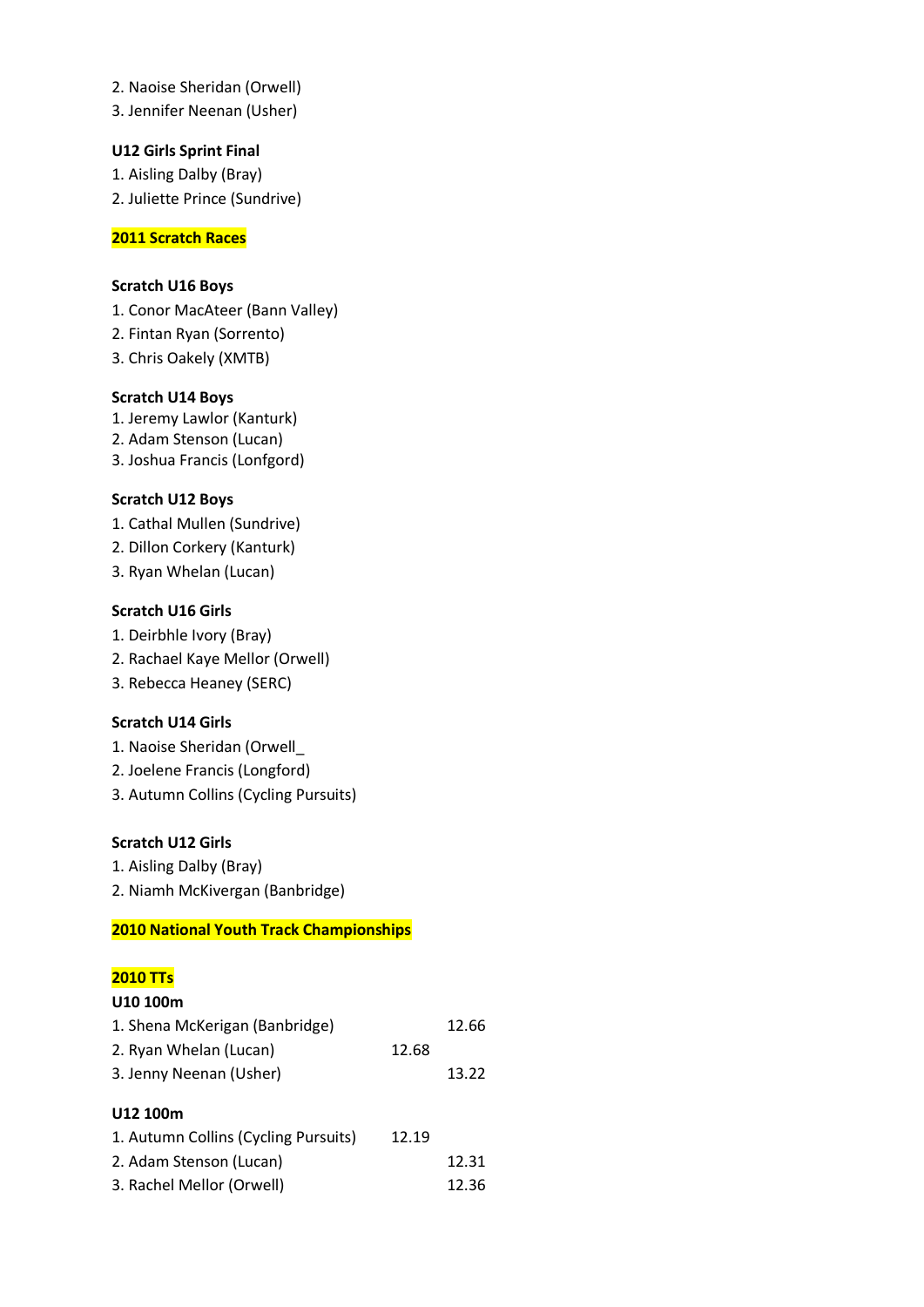#### **U14 250m**

| 1. Darragh Long (Orwell)          |       | 22.18 |
|-----------------------------------|-------|-------|
| 2. Mark Downey (Banbridge)        |       | 22.28 |
| 3. Fintan Ryan (Sorrento)         |       | 22.43 |
|                                   |       |       |
| U16 500m                          |       |       |
| 1. Philip Ryan (Cycling Pursuits) | 41.41 |       |
| 2. Craig Arrigan (Orwell)         |       | 41.66 |

| - - - -                  |  | $\cdots$ |       |
|--------------------------|--|----------|-------|
| 3. Daniel Stewart (Ards) |  |          | 41.69 |

## **2010 Sprint**

#### **U10 Sprint**

- 1. Jenny Neenan (Usher)
- 2. Ryan Whelan (Lucan)
- 3. Shena McKerigan (Banbridge)

#### **U12 Sprint**

- 1. Derbhla Ivory (Bray)
- 2. Adam Stenson (Lucan)
- 3. Jolene Francis (Longford)

#### **U14 Sprint**

- 1. Mark Downey (Banbridge)
- 2. Dylan O'Callaghan (Cycling Pursuits)
- 3. Darragh Long (Orwell)

#### **U16 Sprint**

- 1. Craig Arrigan (Orwell)
- 2. Philip Ryan (Cycling Pursuits)
- 3. Daniel Stewart (Ards)

### **2010 Scratch**

#### **U10 (2 laps)**

- 1. Jenny Neenan (Usher)
- 2. Ryan Whelan (Lucan)
- 3. Shenna McKerigan (Banbridge)

## **U12 (2 laps)**

- 1. Adam Stenson (Lucan)
- 2. Derbhla Ivory (Bray)
- 3. Jolene Francis (Longford)

### **U14 (5 laps)**

- 1. Dylan O'Callaghan (Cycling Pursuits)
- 2. Mark Downey (Banbridge)
- 3. Darragh Long (Orwell)

### **U16 (8 laps)**

1. Philip Ryan (Cycling Pursuits)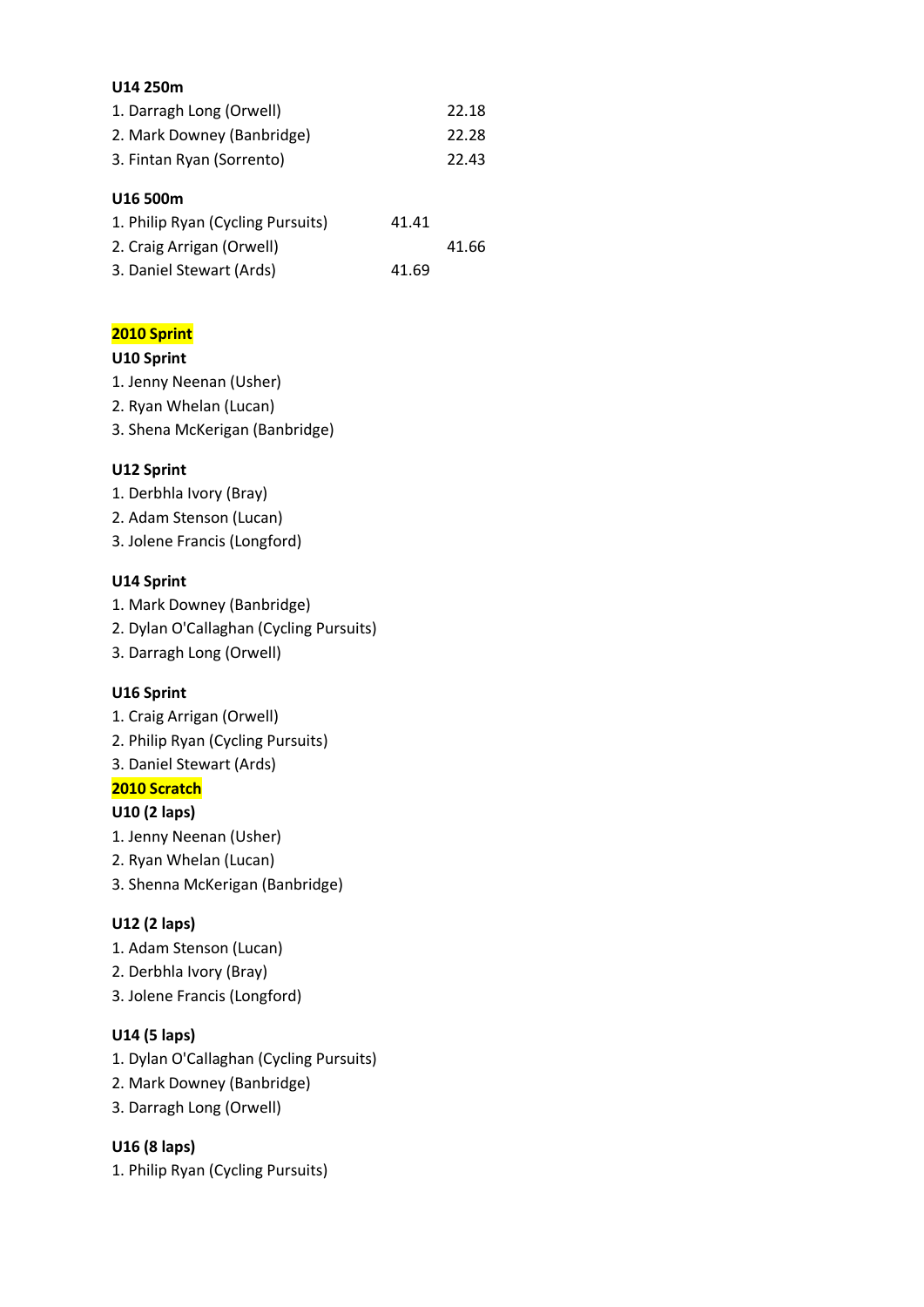2. Daniel Stewart (Ards)

3. Aidan Wall (Navan)

#### **2009 National Youth Track Championships**

#### **Sprint Qualifier - Flying 200 TT (U10)**

Derbhla Ivory (Bray) 17.19 Jennifer Neenan (Usher) 18.62 Ryan Whelan U10 (Lucan) 18.78

#### **2009 U10 Sprint Final**

Derbhla Ivory (Bray) Jennifer Neenan (Usher) Ryan Whelan U10 (Lucan)

#### **Sprint Qualifier - Flying 200 TT (U12)**

Top 6 Qualify (1v4v6) & (2v3v5) Winners to Final, R/up to Broze ride off 1 Caoibhe Ivory (Bray) 14.93 2 Kayleigh Gibbons (Lucan) 15.19 3 Declan Mulholland (Clann Eireann) 15.76 4 Ryan Orr (Old Bleach) 16.32 5 Rachel Kaye Mellor (Orwell) 16.79 6 Graham Fallon (Sundrive) 17.28 Jeremy Lawlor (Kanturk) 17.35 Timothy Kaye Mellor (Orwell) 19.05 Barry O'Donovan (Kanturk) 19.19 Joshua Francis (Longford) 20.52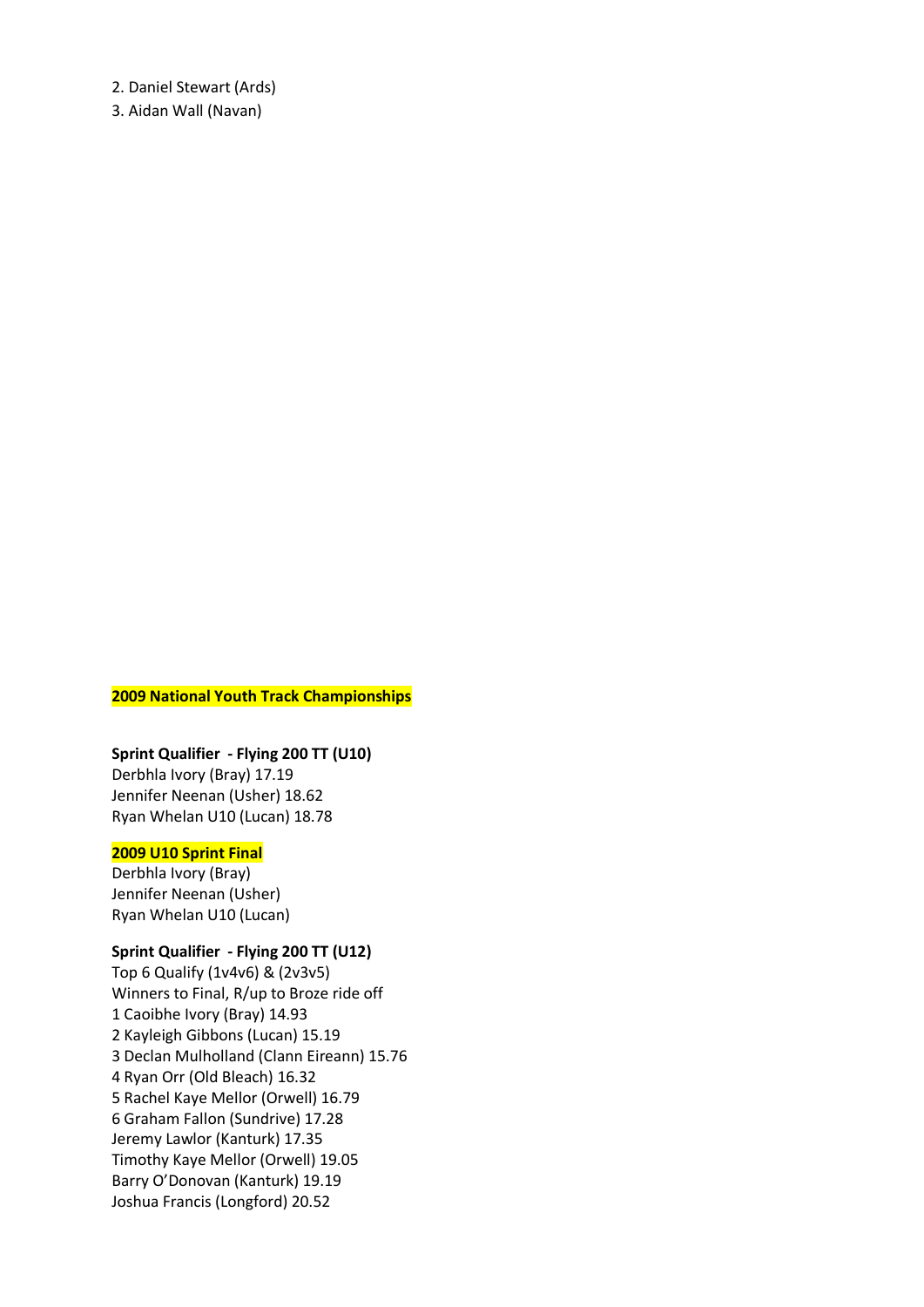#### **U12 Sprint Semi 1**

Caoibhe Ivory (Bray) Ryan Orr (Old Bleach) Graham Fallon (Sundrive)

#### **U12 Sprint Semi 2**

Kayleigh Gibbons (Lucan) Rachel Kaye Mellor (Orwell) Declan Mulholland (Ulster)

#### **2009 U12 Sprint Final**

Kayleigh Gibbons (Lucan) bt Caoibhe Ivory (Bray) **U12 Sprint Bronze**  Ryan Orr (Old Bleach) bt \*Rachel Kaye Mellor (Orwell) \* Relegated to 2nd for leaving the sprinters lane in final 100m

#### **2009 100 m TT (U10)**

Derbhla Ivory (Bray) 13.69 Jennifer Neenan (Usher) 14.40 Ryan Whelan U10 (Lucan) 14.87

#### **2009 100 m TT (U12)**

**Gold** Kayleigh Gibbons (Lucan) 11.65 **Silver** Graham Fallon (Sundrive) 11.71 **Bronze** Declan Mulholland (Clann Eireann) 12.14 Ryan Orr (Old Bleach) 12.75 Caoibhe Ivory (Bray) 12.80 Jeremy Lawlor (Kanturk) 12.90 Rachel Kaye Mellor (Orwell) 12.90 Joshua Francis (Longford) 13.77 Barry O'Donovan (Kanturk) 14.10 Timothy Kaye Mellor (Orwell) 15.19

#### **Sprint Qualifier - Flying 200 TT (U14)**

Top 6 Qualify (1v4v6) & (2v3v5) Winners to Final, R/up to Broze ride off 1 Craig Arrigan (Orwell) 13.51 2 Ciara Mulholland (Clann Eireann) 14.33 3 Darragh Long (Orwell) 14.62 4 Mark Downey (Banbridge) 14.73 5 Justin Kennedy (Sundrive) 14.94 6 Fintan Ryan (Sorrento) 15.29 Claire Oakely (XMTB) 15.54 Eddie Dunbar (Kanturk) 15.56 Con Doherty (Covey) 15.61 Chris Oakely (XMTB) 15.64 Chris Kennedy (Covey) 16.02 Mos Khonygim (Sundrive) 16.06 Stephen Bracken (SERC) 16.28 Kevin Mortimer (Covey) 16.79 Richard Donovan (Kanturk) 19.03 Brian O'Shea Scanlon (Orwell) 21.42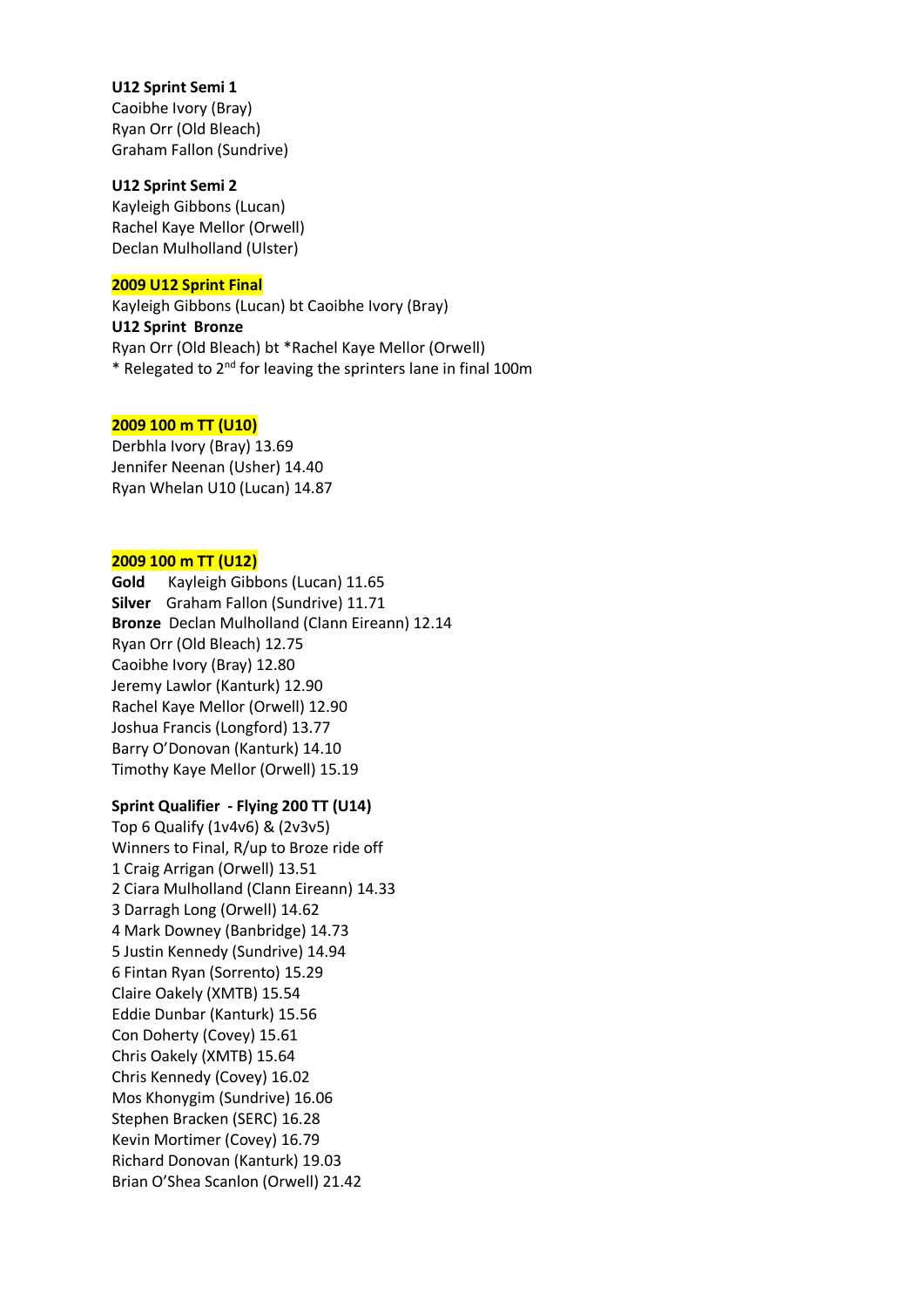#### **U14 Sprint Semi 1**

Craig Arrigan (Orwell) Mark Downey (Banbridge) Fintan Ryan (Sorrento)

#### **U14 Sprint Semi 2**

Darragh Long (Orwell) Justin Kennedy (Sundrive) \*Ciara Mulholland (Clann Eireann) Relegated from  $2<sup>nd</sup>$  for encroaching on the sprinters lane in final 200

#### **2009 U14 Sprint Final**

Craig Arrigan (Orwell) bt Darragh Long (Orwell) **U14 Sprint Bronze** Justin Kennedy (Sundrive) bt Mark Downey (Banbridge)

#### **2009 250m TT (U14)**

**Gold** Craig Arrigan (Orwell) 22.11 **Silver** Darragh Long (Orwell) 22.54 **Bronze** Justin Kennedy (Sundrive) 22.81 Mark Downey (Banbridge) 22.97 Ciara Mulholland (Clann Eireann) 23.32 Chris Oakely (XMTB) 23.50 Claire Oakely (XMTB) 23.73 Mos Khonygim (Sundrive) 23.75 Stephen Bracken (SERC) 23.80 Fintan Ryan (Sorrento) 24.04 Con Doherty (Covey) 24.60 Chris Kennedy (Covey) 24.91 Eddie Dunbar (Kanturk) 25.00 Kieran Coghlan (Covey) 25.23 Kevin Mortimer (Covey) 25.88 Richard Donovan (Kanturk) 28.94 Brian O'Shea Scanlon (Orwell) 28.49

#### **Sprint Qualifier - Flying 200 TT (U16)**

Top 6 Qualify (1v4v6) & (2v3v5) Winners to Final, R/up to Broze ride off 1 Jack Wilson (EACC) 12.80 2 Darragh Zaidan (Lucan) 13.09 3 Enda Ryan (Sorrento) 13.36 4 Nathan McLeer (NDCC) 13.94 5 Ross Campbell Grogan (Lucan) 14.02 6 Ryan Scott (Covey) 14.20 Javan Nulty (Stamullen) 14.22 Stuart Ballantine (XMTB) 14.43 Mattew Brennan (Ballymena) 14.52 David Boyd (Clonard) 14.64 Blane Maloney (Clonard) 14.76 Ben Moore (Lucan) 14.94 Darragh Reidy (Covey) 15.14 Ruari Walsh (Sundrive) 15.39 Francis Sheridan (Covey) 16.13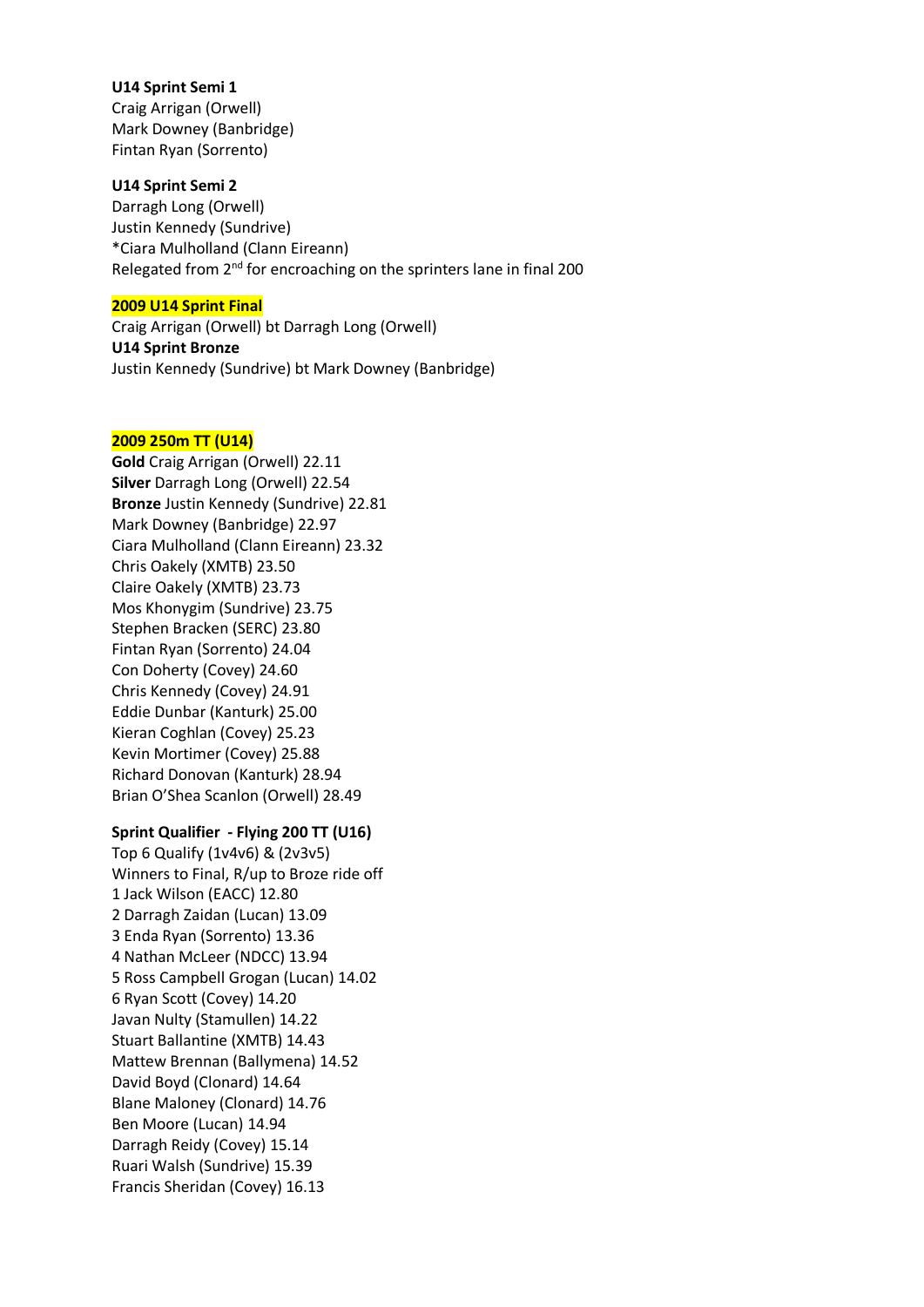Robert Staunton (Covey) 16.17 Aaron Chambers (Covey) 16.46

#### **U16 Sprint Semi 1**

Jack Wilson (EACC) Nathan McLeer (NDCC) Ryan Scott (Covey)

#### **U16 Sprint Semi 2**

Darragh Zaidan (Lucan) Enda Ryan (Sorrento) Ross Campbell Grogan (Lucan)

#### **2009 U16 Sprint Final**

Jack Wilson (EACC) bt Darragh Zaidan (Lucan) **U16 Sprint Bronze** Enda Ryan (Sorrento) bt Nathan McLeer (NDCC)

#### **2009 500m TT (U16)**

**Gold** Jack Wilson (EACC) 37.47 **Silver** Javan Nulty (Stamullen) 39.64 **Bronze** Enda Ryan (Sorrento) 40.62 Darragh Zaidan (Lucan) 40.65 Nathan McLeer (NDCC) 41.14 Mattew Brennan (Ballymena) 41.65 Ryan Scott (Covey) 41.96 David Boyd (Clonard) 42.24 Ben Moore (Lucan) 42.40 Stuart Ballantine (XMTB) 42.50 Ross Campbell Grogan (Lucan) 43.17 Blane Maloney (Clonard) 43.85 Francis Sheridan (Covey) 44.46 Darragh Reidy (Covey) 47.11 Ruari Walsh (Sundrive) 48.15 Robert Staunton (Covey) 48.39 Aaron Chambers (Covey) 48.55

#### **2009 U10 Scratch (2 Laps)**

**Gold** Derbhla Ivory (Bray) **Silver** Ryan Whelan U10 (Lucan) **Bronze** Jennifer Neenan (Usher)

#### **2009 U12 Scratch (3 Laps)**

**Gold** Declan Mulholland (Clann Eireann) **Silver** Kayleigh Gibbons (Lucan) **Bronze** Jeremy Lawlor (Kanturk)

#### **2009 U14 Scratch (5 Laps)**

**Gold** Craig Arrigan (Orwell) **Silver** Ciara Mulholland (Clann Eireann) **Bronze** Mark Downey (Banbridge)

#### **2009 U16 Scratch (8 Laps)**

**Gold** Enda Ryan (Sorrento)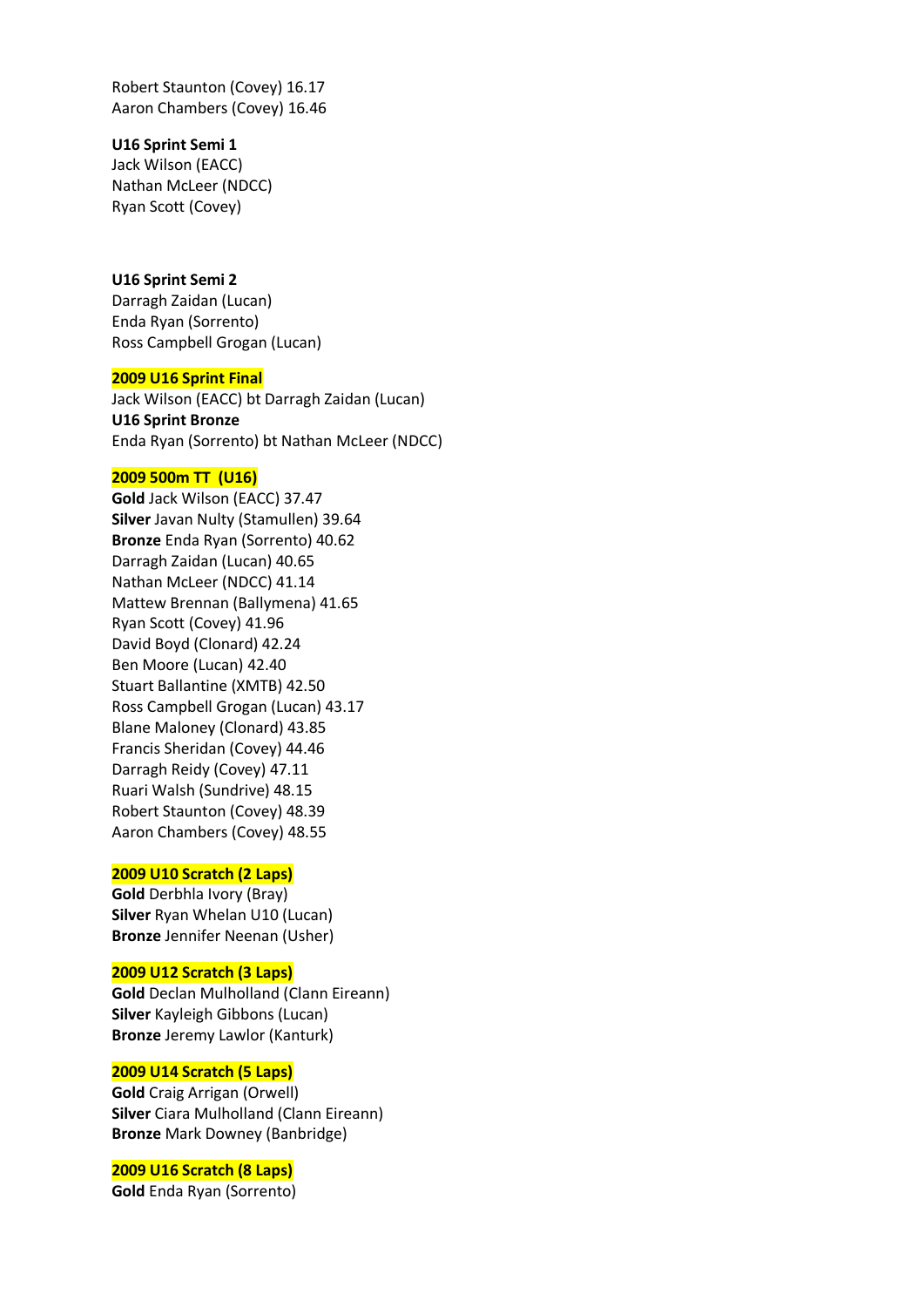## **2008 U10 Flying 200m TT (Sprint Qualifier)**

| 1                   | Derryla Ivory   | Bray Whs     | 24.02 |
|---------------------|-----------------|--------------|-------|
| 2                   | Emma Gordon     | Ballymena RC | 24.08 |
| 3                   | Jennifer Neenan | Usher        | 24.98 |
| <b>Sprint Final</b> |                 |              |       |
| 1                   | Dervla Ivory    | Bray Whs     |       |
| $\overline{2}$      | Jennifer Neenan | Usher        |       |
| 3                   | Emma Gordon     | Ballymena RC |       |

#### **2008 U10 100m TT**

|   | Dervla Ivory    | Bray Whs     | 14.84 |
|---|-----------------|--------------|-------|
|   | Emma Gordon     | Ballymena RC | 14.95 |
| 3 | Jennifer Neenan | Usher        | 15.60 |

### **2008 U10 792m (2 lap) Scratch Race**

|   | Jennifer Neenan | Usher        |
|---|-----------------|--------------|
|   | Emma Gordon     | Ballymena RC |
| 3 | Dervla Ivory    | Bray Whs     |

#### **2008 Under 12 Flying 200m TT (Sprint Qualifier)**

| 1              | Mark Downey             | Banbridge CC               | 17.10 |
|----------------|-------------------------|----------------------------|-------|
| 2              | Fintan Ryan             | Sorrento                   | 17.75 |
| 3              | Caoimhe Ivory           | Bray Whs                   | 18.60 |
| 4              | Declan Mulholland       | Clann Eireann              | 18.90 |
| 5              | Ryan Orr                | Old Bleach CC              | 19.23 |
| 6              | Kayleigh Gibbons        | Lucan                      | 19.52 |
| $\overline{7}$ | <b>Graham Fallon</b>    | <b>Sundrive Track Club</b> | 21.68 |
| 8              | Aimee Ogilby            | <b>XMTBCC</b>              | 22.11 |
| 9              | <b>Byron Cunningham</b> | Fat Heads CC               | 23.53 |

| Sprint Semi 1 Winner | Mark Downey       |
|----------------------|-------------------|
| Sprint Semi 2 Winner | Fintan Ryan       |
| Sprint Semi 3 Winner | Declan Mulholland |

#### **Sprint Final**

|               | Mark Downey       | Banbridge CC  |
|---------------|-------------------|---------------|
| $\mathcal{P}$ | Declan Mulholland | Clann Eireann |
| 3             | Fintan Ryan       | Sorrento      |

#### **2008 100m Standing Start Time Trial**

| Mark Downey | Banbridge CC  | 10.80 |
|-------------|---------------|-------|
| Ryan Orr    | Old Bleach CC | 12.09 |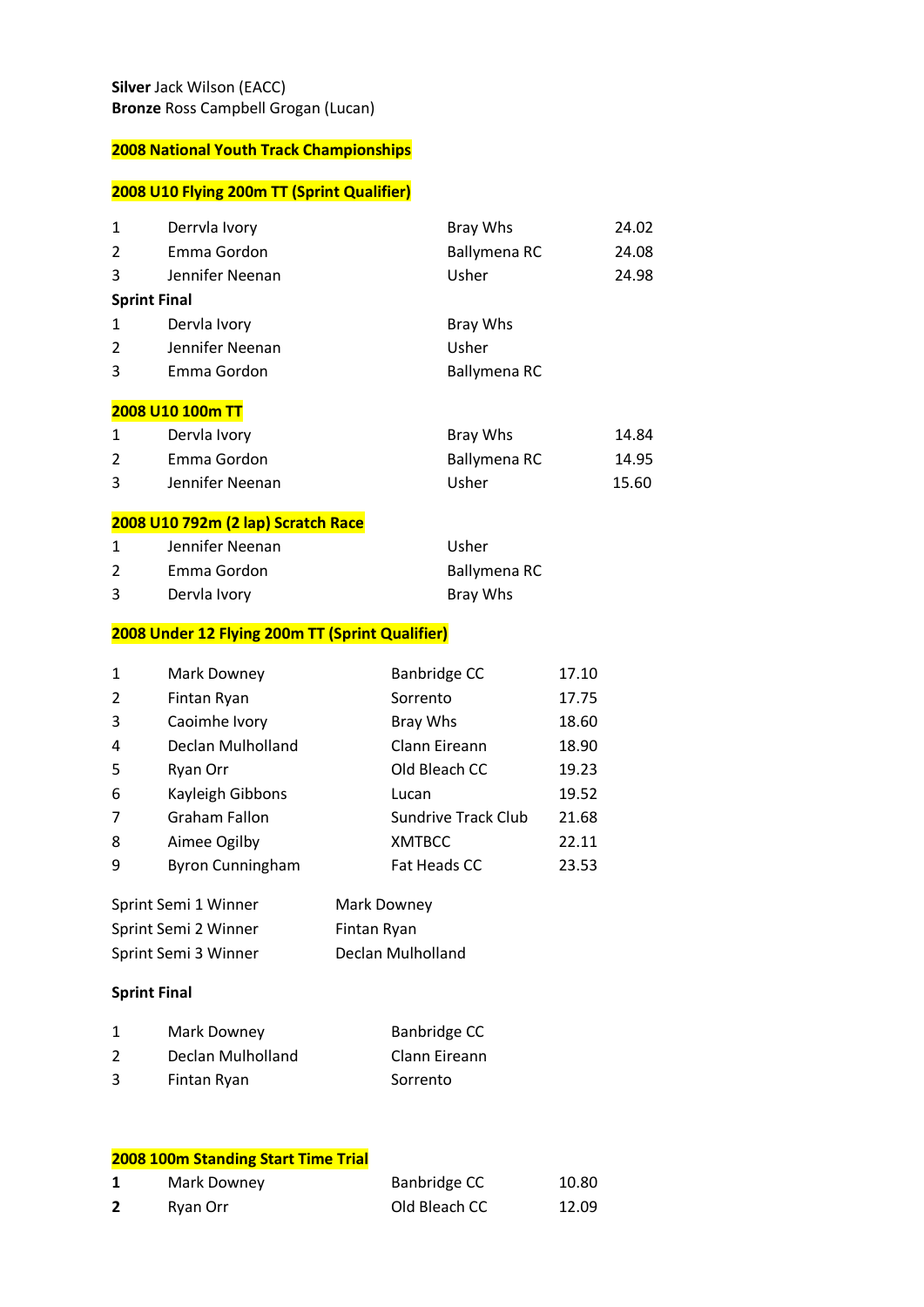| 3              | Fintan Ryan                                | Sorrento                   | 12.16 |
|----------------|--------------------------------------------|----------------------------|-------|
| $4=$           | Declan Mulholland                          | Clann Eireann              | 12.51 |
|                | Kayleigh Gibbons                           | Lucan                      | 12.51 |
| 6              | <b>Graham Fallon</b>                       | <b>Sundrive Track Club</b> | 12.63 |
| 7              | Caoimhe Ivory                              | Bray Whs                   | 13.59 |
| 8              | Aimee Ogilby                               | <b>XMTBCC</b>              | 14.20 |
| 9              | <b>Byron Cunningham</b>                    | <b>Fat Heads CC</b>        | 15.75 |
|                | 2008 1188m (3 lap) Scratch Race            |                            |       |
| 1              | Mark Downey                                | Banbridge CC               |       |
| $\overline{2}$ | Declan Mulholland                          | Clann Eireann              |       |
| 3              | Fintan Ryan                                | Sorrento                   |       |
|                | <b>U14 Flying 200m TT Sprint Qualifier</b> |                            |       |
| 1              | Ciara Mulholland                           | Clann Eireann              | 16.47 |
| $\overline{2}$ | Laura Casey                                | Clann Eireann              | 17.43 |
| 3              | Daniel Runciman                            | Banbridge                  | 18.05 |
| 4              | Justin Kennedy                             | <b>Sundrive Track Club</b> | 19.17 |
| 5              | Ciara Long                                 | Orwell                     | 20.24 |
| 6              | Evan Cunningham                            | <b>Fat Heads CC</b>        | 20.60 |
|                | <b>Sprint Final</b>                        |                            |       |
| 1              | Ciara Mulholland                           | Clann Eireann              |       |
| 2              | Daniel Runciman                            | Banbridge                  |       |
| 3              | Laura Casey                                | Clann Eireann              |       |
|                |                                            |                            |       |

#### **2008 U14 250 metre Standing Start TT**

| 1              | Ciara Mulholland | Clann Eireann              | 24.08 |
|----------------|------------------|----------------------------|-------|
| $\overline{2}$ | Laura Casey      | Clann Eireann              | 24.45 |
| 3              | Daniel Runciman  | Banbridge                  | 25.10 |
| 4              | Ciara Long       | Orwell                     | 27.70 |
| 5              | Justin Kennedy   | <b>Sundrive Track Club</b> | 27.91 |
| 6              | Evan Cunningham  | Fat Heads CC               | 31.36 |

### **2008 U14 Scratch Race**

|    | Ciara Mulholland | Clann Eireann |
|----|------------------|---------------|
| -2 | Laura Casey      | Clann Eireann |
| -3 | Daniel Runciman  | Banbridge     |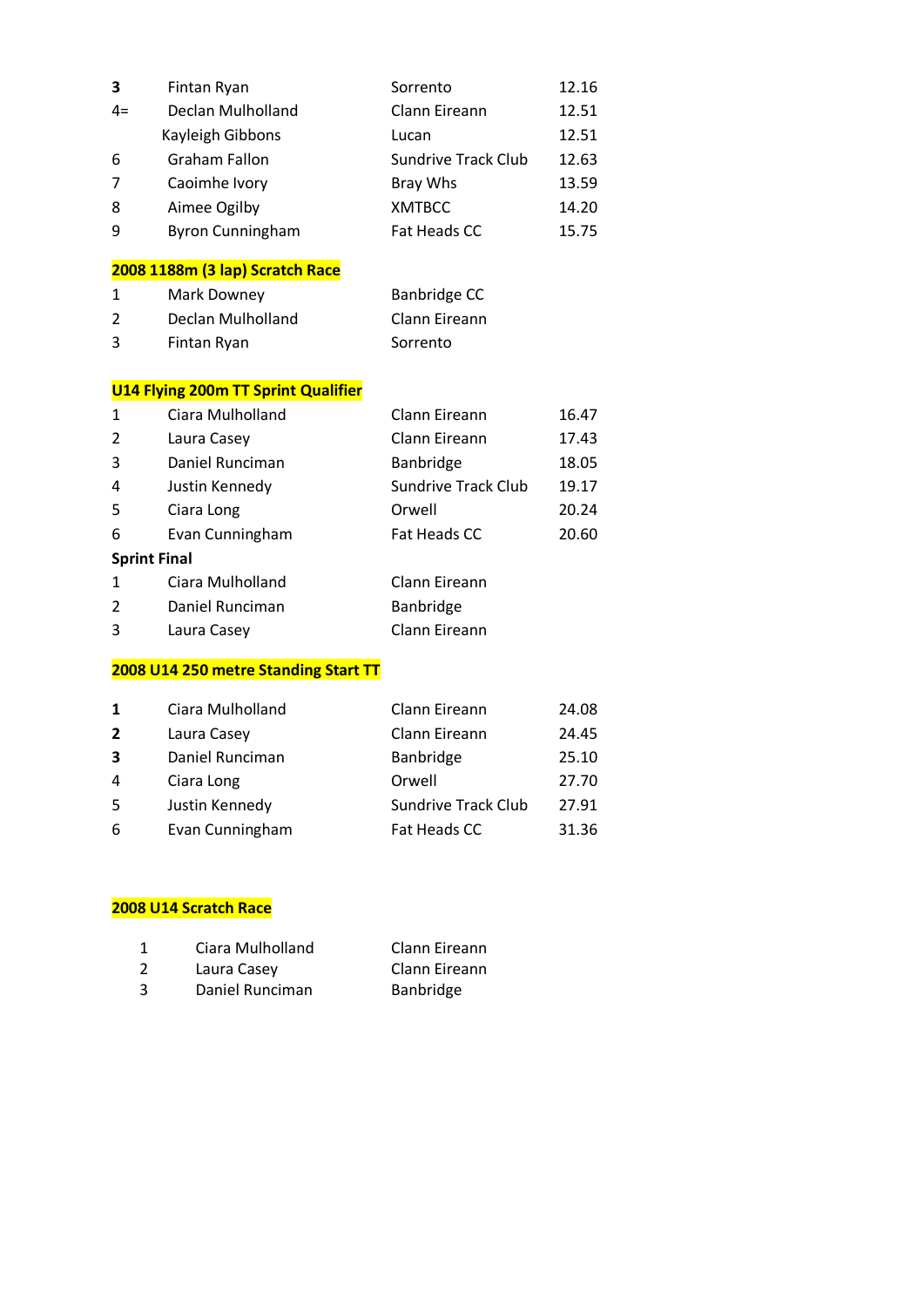## **2008 U16 Flying 200m TT Sprint Qualifier**

| 1                          | David Neill                | <b>Team Madigan</b> | 13.85            |       |
|----------------------------|----------------------------|---------------------|------------------|-------|
| $\mathcal{P}$              | Michael Runciman           | Banbridge CC        |                  | 14.85 |
| 3                          | Enda Ryan                  | Sorrento            |                  | 14.89 |
| 4                          | David Boyd                 | Navan RC            |                  | 14.93 |
| 5                          | Adam Lawler                | Swords CC           |                  | 15.27 |
| 6                          | John Flood                 | South East RC       |                  | 15.52 |
| 7                          | Ailbhe Ivory               | Bray Wh             |                  | 16.00 |
| 8                          | Rachel Mitchell            | North Down CC       |                  | 16.27 |
| 9                          | Ross Campbell Grogan       | Lucan               |                  | 16.77 |
| 10                         | <b>Blane Maloney</b>       | Navan RC            |                  | 17.35 |
|                            | Sprint Semi round 1 winner |                     | David Neill      |       |
|                            | Sprint Semi round 2 winner |                     | Michael Runciman |       |
| Sprint Semi round 3 winner |                            | Adam Lawler         |                  |       |
| <b>Sprint Final</b>        |                            |                     |                  |       |

|    | David Neill      | <b>Team Madigan</b> |
|----|------------------|---------------------|
| -2 | Michael Runciman | Banbridge CC        |
| -3 | Adam Lawler      | Swords CC           |

## **2008 U16 500metre Standing Start Time Trial**

| 1                       | David Neill          | <b>Team Madigan</b> | 40.20 |
|-------------------------|----------------------|---------------------|-------|
| $\overline{2}$          | Micahel Runciman     | Banbridge CC        | 42.68 |
| $\overline{\mathbf{3}}$ | Adam Lawler          | Swords CC           | 43.49 |
| 4                       | David Boyd           | Navan RC            | 44.26 |
| 5                       | John Flood           | South East RC       | 45.03 |
| 6                       | Enda Ryan            | Sorrento            | 45.72 |
| $\overline{7}$          | Ailbhe Ivory         | Bray Wh             | 45.77 |
| 8                       | <b>Blane Maloney</b> | Navan RC            | 46.53 |
| 9                       | Rachel Mitchell      | North Down CC       | 46.55 |
| 10                      | Ross Campbell Grogan | Lucan               | 49.45 |

## **2008 U16 10 lap Scratch Race**

|   | David Neill | Team Madigan |
|---|-------------|--------------|
| 2 | Enda Ryan   | Sorrento     |
| 3 | David Boyd  | Navan RC     |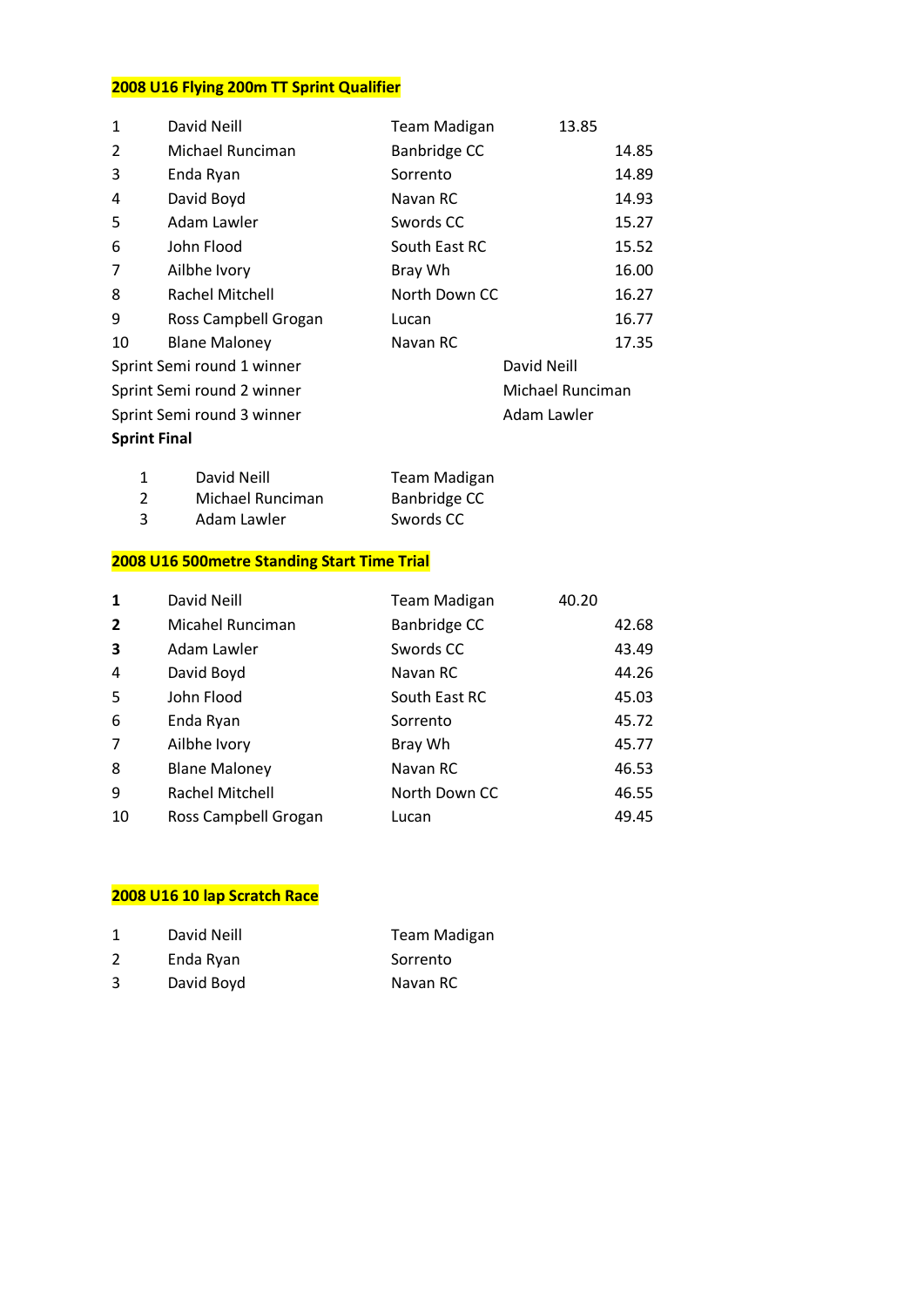#### **Under 12**

#### **2007 U12 100 metre TT**

| 1. Ciaran Campbell (Drogheda Wh) | 11.89 |
|----------------------------------|-------|
| 2. Sean McConville (Kanturk CC)  | 12.02 |

3. Shane O'Hara (Kanturk CC) 12.31

#### **2007 U12 Sprint**

- 1. Darragh Campbell (Drogheda Wh)
- 2. Ciaran Campbell (Drogheda Wh)
- 3. Sean McConville (Kanturk CC)

#### **2007 U12 Scrath Race (3 laps)**

- 1. Sean McConville (Kanturk CC)
- 2. Ciaran Campbell (Drogheda Wh)
- 3. Aidan Wall (Navan Avonmore)

#### **Under 14**

#### **2007 U14 250 metre TT**

| 1. Rachel Mitchell (North Down) | 23.51 |
|---------------------------------|-------|
| 2. Ailbhe Ivory (Bray Wheelers) | 23.94 |
| 3. Enda Ryan (Sorrento CC)      | 24.47 |

#### **2007 U14 Sprint**

- 1. Enda Ryan (Sorrento CC)
- 2. Rachel Mitchell (North Down)
- 3. Ailbhe Ivory (Bray Wheelers)

#### **2007 U14 Scratch Race (5 laps)**

- 1. Enda Ryan (Sorrento CC)
- 2. Niall McAree (Emyvale)
- 3. Rachel Withers (Fintona CC)

#### **Under 16**

#### **2007 U16 500 metre TT**

1. Ben Dowling (Bray Wheelers) 40.14